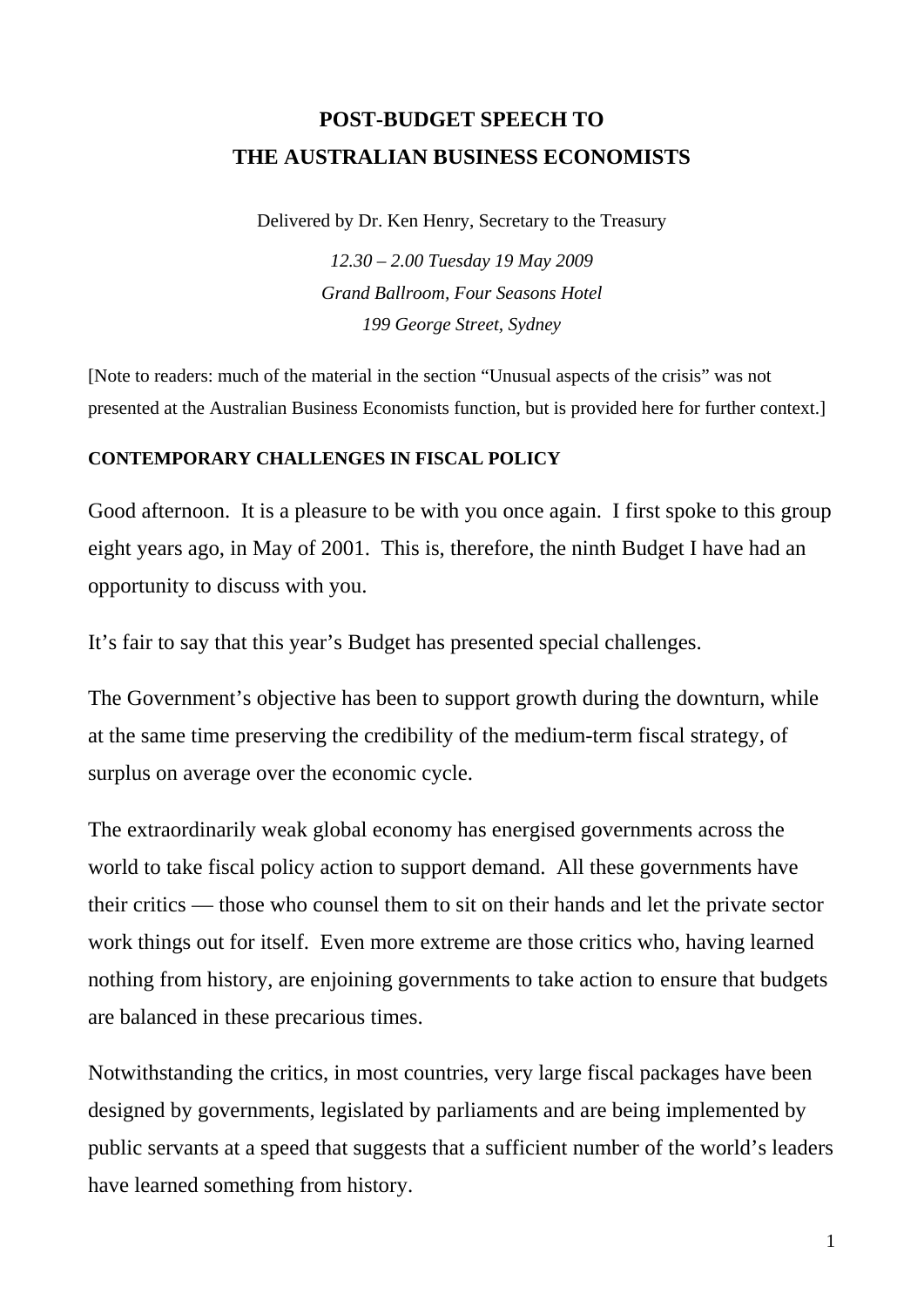That 'sufficient number' has also been very busy on other fronts. For example, even before announcing its first fiscal stimulus package, the Australian Government took extraordinary action to stabilise financial markets with unprecedented guarantees of bank liabilities. These packages, too, have been crucial in helping to put a floor under confidence and demand. And they, too, have their critics.

A lot has happened since I spoke to you last. And there has, surely, been more talk and more writing about macroeconomic issues and macro policy requirements in the past twelve months than in the entire seven years that preceded it.

And yet, when the country's best communicator of economic material — I am, of course, referring to our friend Ross Gittins — confesses that this is 'the most puzzling, back-to-front budget I can remember', it is clear that we have a communications problem. In his column the day after the Budget, Ross explained the communications challenge very well. 'It's as though we're planning the clean-up after the cyclone, even before the cyclone's hit', he said. And he went on to say, 'we seem to have been viewing the recession through binoculars. We were cutting interest rates and applying budget stimulus long before it arrived on our shores. And now the recession is yesterday's problem and we're planning what we'll do in the recovery.'

So, on top of the challenge of designing a budget for the most difficult macroeconomic circumstances in many decades, there is also the communications challenge. Some budgets speak for themselves. This one, apparently, does not.

The particular challenge identified by Ross is not an unexpected one. The challenge can be found in the *Charter of Budget Honesty Act*, legislated twelve years ago. All of you would know that the Act requires the Government to outline its fiscal strategy, specifying fiscal objectives and targets and expected outcomes for key fiscal measures. We have become accustomed to Australian budget documents containing that medium-term fiscal strategy material. But we don't have any experience of another requirement of the Act, and I'm not sure that many of you would even be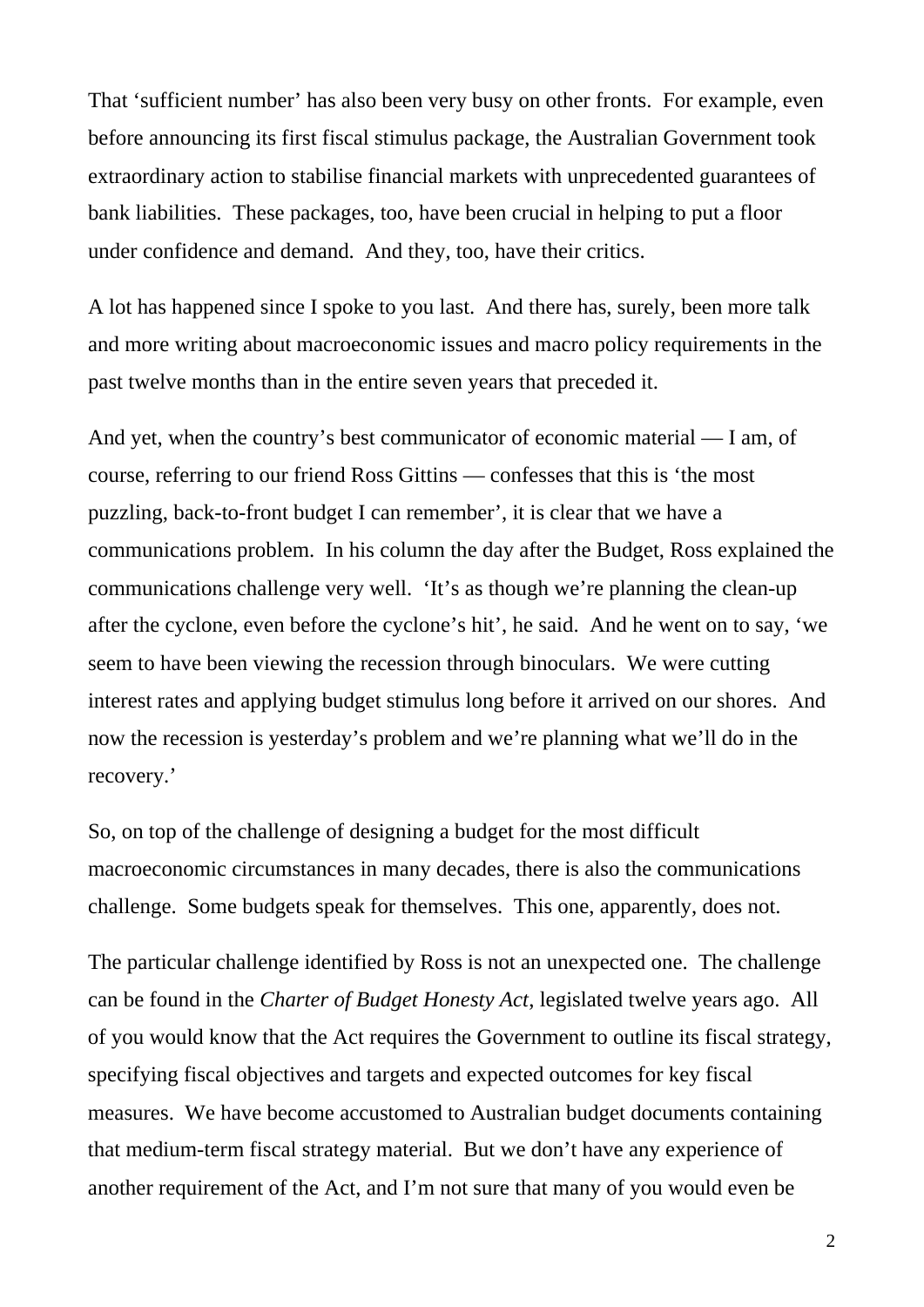aware of it: this is the requirement that the Government's fiscal strategy statement 'specify fiscal policy actions taken or to be taken by the Government that are temporary in nature, adopted for the purpose of moderating cyclical fluctuations in economic activity, and indicate the process for their reversal.'

Of course, this statutory requirement doesn't necessarily give us Ross' problem. If the temporary fiscal action were taken after the recession had hit, instead of being pre-emptive, there would be no communications problem. If the Government had waited for the recession to hit our shores before tackling it — and there are some who consider that this is precisely what they should have done — then you wouldn't have had anything like last week's document to confuse you. Things would have been much simpler.

That wouldn't have made Ross happier, of course.

In reading Ross' column I couldn't help but think about the relative simplicity of the communications challenge in that other area of macroeconomic policy – monetary policy. In that area, too, the practitioners who know their stuff seek to behave pre-emptively. But, having adjusted the cash rate in either direction, there is no expectation — and certainly no statutory requirement — that the monetary authority will also announce precisely how, and over what time period, it intends reversing that adjustment. Markets will make judgements, of course; and sometimes the monetary authority will see an advantage in saying something about the likely future course of interest rates, but it is under no obligation to do so.

Rather, we have become content to judge the monetary authority on outcomes, awarding credibility on the basis of actual economic performance over the medium-term. The Charter isn't so sanguine about fiscal policy. There might be good reason for that — although I would have to say that the historical record on fiscal policy is so distorted in the public mind that one should wonder. I'll have more to say about this in a moment.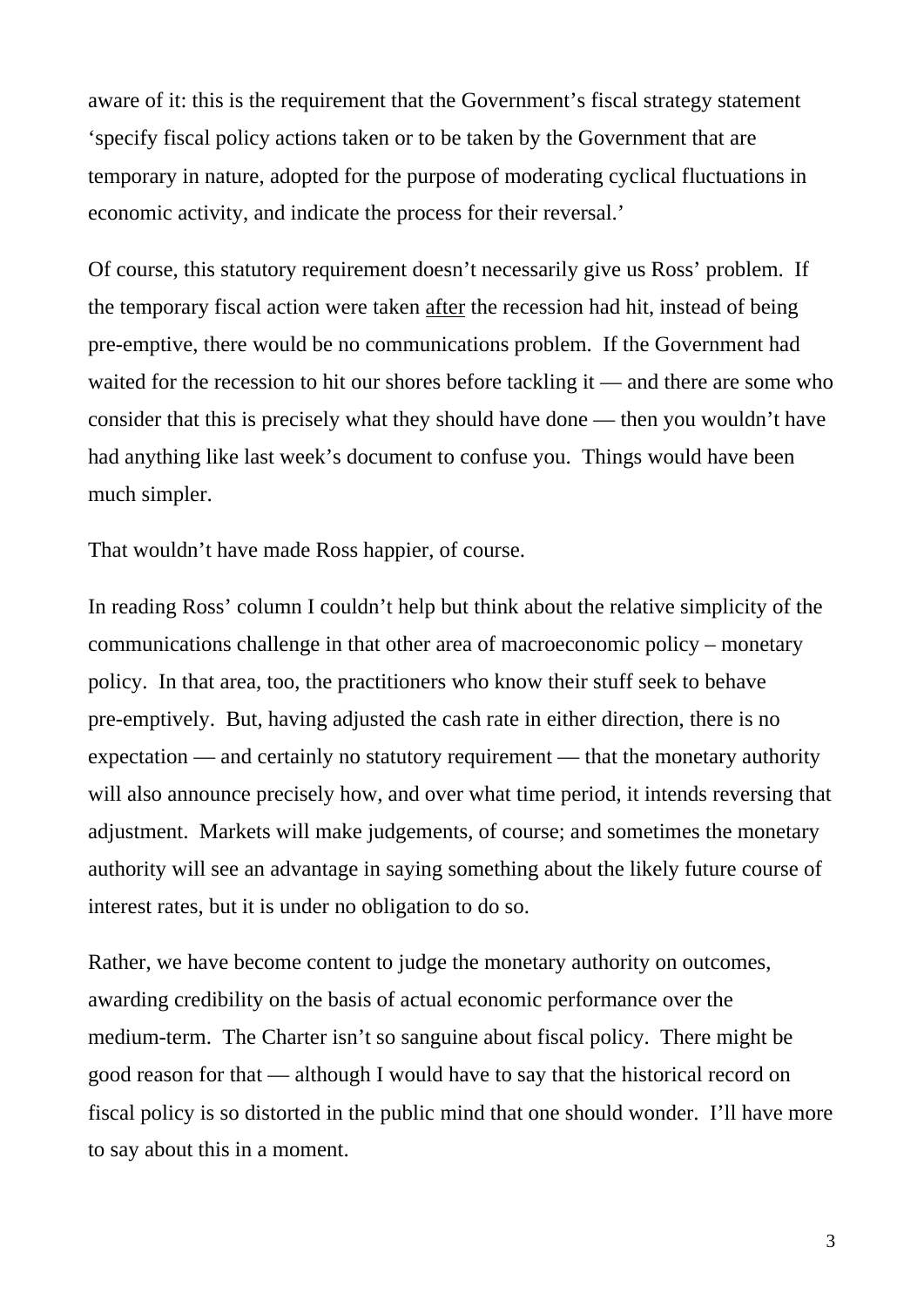In any event, it certainly wasn't because of the requirements of the *Charter of Budget Honesty Act* that the present Government, confronting the task of explaining a large budget deficit, came to the view that it needed also to explain how that deficit would be wound-in over time. With the budget going into deficit, the Government considered that it had to explain to the public how the medium-term fiscal strategy, of surplus on average over the cycle, was now going to be achieved. Indeed, not only did it see a need to tell a medium-term fiscal consolidation story in the same chapter in which it was talking about the need for fiscal stimulus, it also saw a need to relate both things to the 40 year fiscal sustainability issues raised in the 2002 and 2007 intergenerational reports. It even decided that the next *IGR* should be brought forward — to be released before the 2010-11 Budget.

This is story-telling of extraordinary complexity. And while it hasn't tested Ross, it clearly has exceeded the reading age of many.

Consider, for example, the reporting of the budget in the *Wall Street Journal Asia* last week. According to that reporting, in all of the decisions taken by the Government in response to the global recession, the only ones that will have any stimulatory impact on the economy are the 'tiny' personal income tax cuts announced in the *2008-09 Budget*. The journal also informs its unfortunate readers that revenue downgrades alone would not have driven the Australian budget into deficit. And to cap it off, readers were told, in what is surely one of the most ironic sentences ever uttered in macroeconomic analysis, that '(t)his Keynesian revival comes at a particularly bad time, given that tax revenues are falling as the economy slows, a normal feature of economic downturns'. Apparently, the right time for a 'Keynesian revival', involving the spending of large amounts of public money, is when tax revenue is strong and rising, a normal feature of economic boom times.

As you know, I don't always agree with Australian commentators. But our newspaper readers can be thankful that they don't often have to confront material that is quite that bad.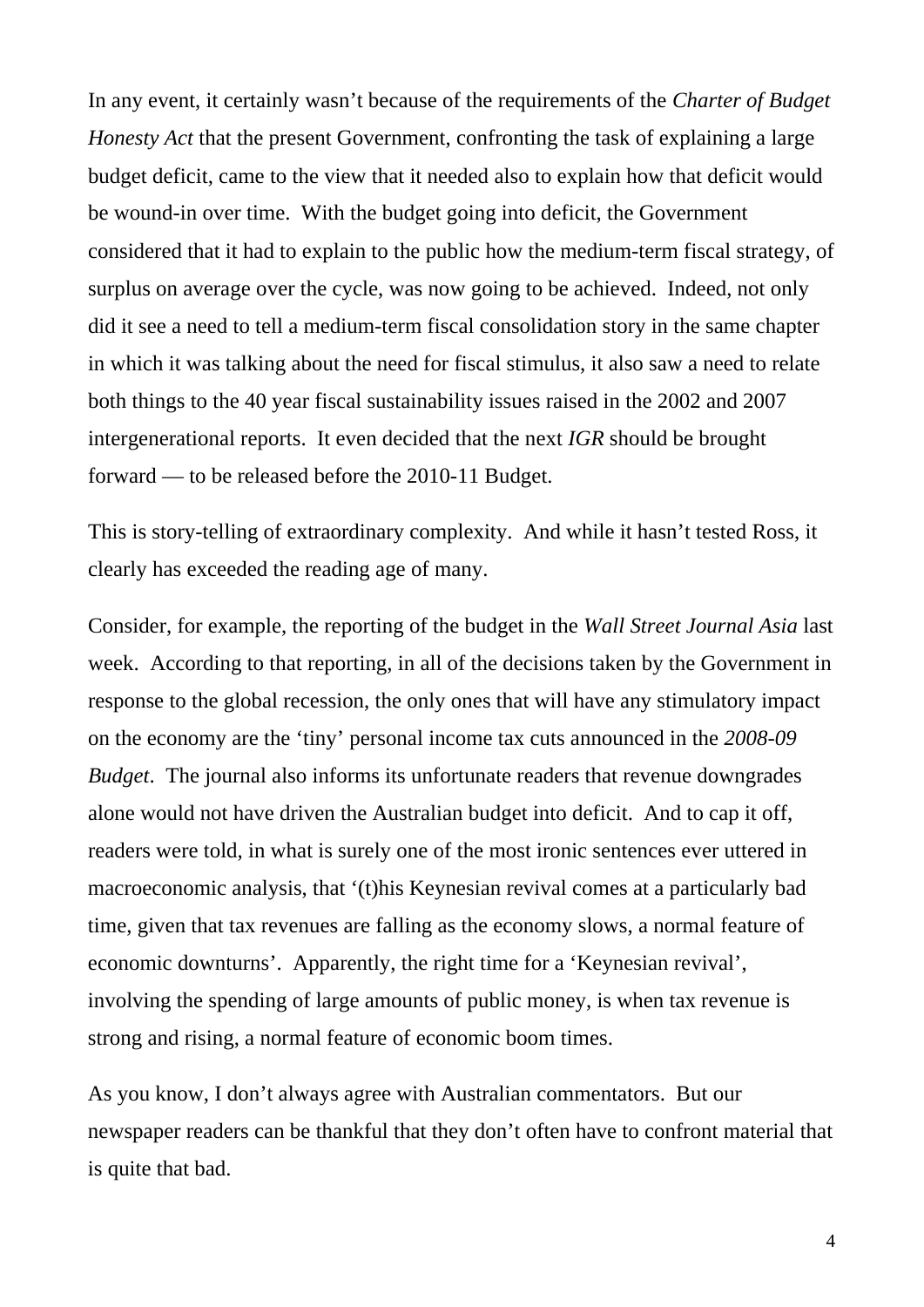Of course, this budget is telling a big story; made especially large by the fact that, for the first time, it seeks to integrate stories in three time periods: the four year forward estimates period; a 12 year medium-term; and a 40 year *IGR* time-frame.

The construction of this story wasn't left until all the decisions had been taken, and put together a few hours before the budget went off to the printers. Its architecture was put together before any of the big decisions were taken.

Most of those 'big decisions' were formulated in the Strategic Priorities and Budget Committee of the Cabinet. The senior ministers involved in that committee agreed very early on that their task had three dimensions: first, to deliver sufficient fiscal stimulus to ameliorate the short-term impact of the downturn; second, to demonstrate a firm commitment to the medium-term fiscal strategy, despite radically altered circumstances; and third, to ensure that any decisions with adverse consequences for the long-term budget position were offset fully over the 40 year *IGR* time-frame.

So, in just about every meeting, senior ministers had three sets of tables and charts in front of them recording the impact of their decisions in each of those three timeframes. These were not mere props. They framed the decision-making.

#### **Unusual aspects of this crisis**

There are several distinguishing features of this global slowdown that had an impact on ministers' thinking.

The first is the recession's origin in global financial markets. According to the IMF, the sub-prime crisis in the United States has triggered credit write-downs on US-originated assets that now sum to around \$2.7 trillion. It has also led to a collapse in confidence in the world's major financial institutions. Many of these institutions have required large amounts of government support to continue operating; some are simply no longer operational at all. There is no modern precedent for such a financial meltdown.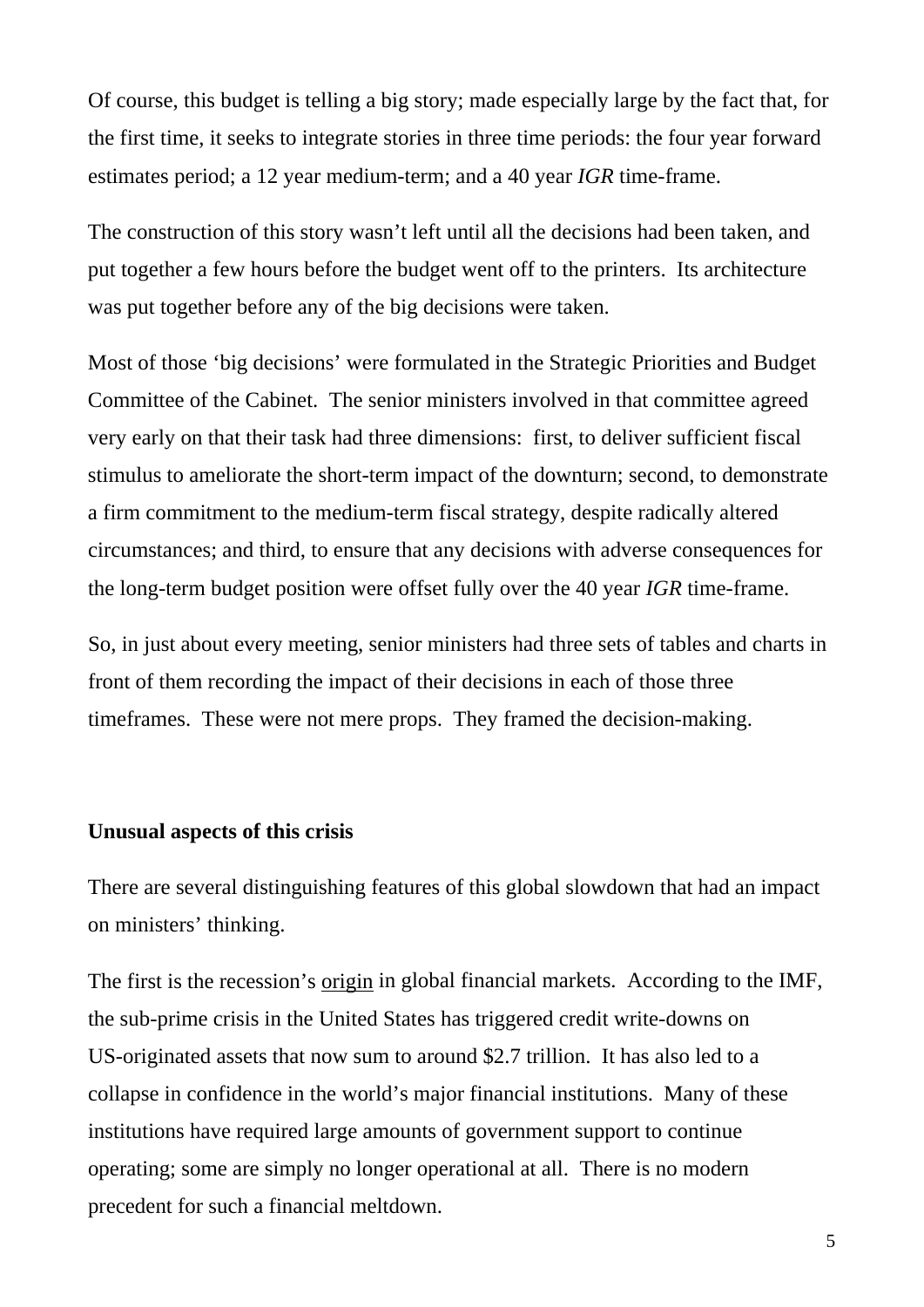The peculiar origin of the crisis meant that the economic slowdown hit financial institution balance sheets and credit markets first. Usually, these are not impacted until some time into a recession, as loan defaults mount up.

Because the slowdown hit in this way, the Australian Government had already taken action that necessarily exposed the public sector balance sheet to its effects even before having taken its first decision to spend anything. Those actions — principally in the form of guarantees — have placed an added discipline on the Government's spending and taxing decisions. It is certainly true, as many have noted, that the Government had a strong balance sheet to work with – but it has also had to accept some extraordinary contingencies onto that balance sheet. This is not a textbook exercise in expansionary fiscal policy.

Figures One to Three show another unusual feature of this recession. In the main it is the advanced countries that are under the most pronounced pressure.



Figure One: Countries experiencing recessions (advanced economies)

Note: Purchasing-power-parity weighted per cent of countries. Source: IMF.

The dark shaded bars illustrate the pressure being placed on advanced countries. The percentage of economies that are contracting is higher than at any time since the 1960s, and the expected duration is relatively long.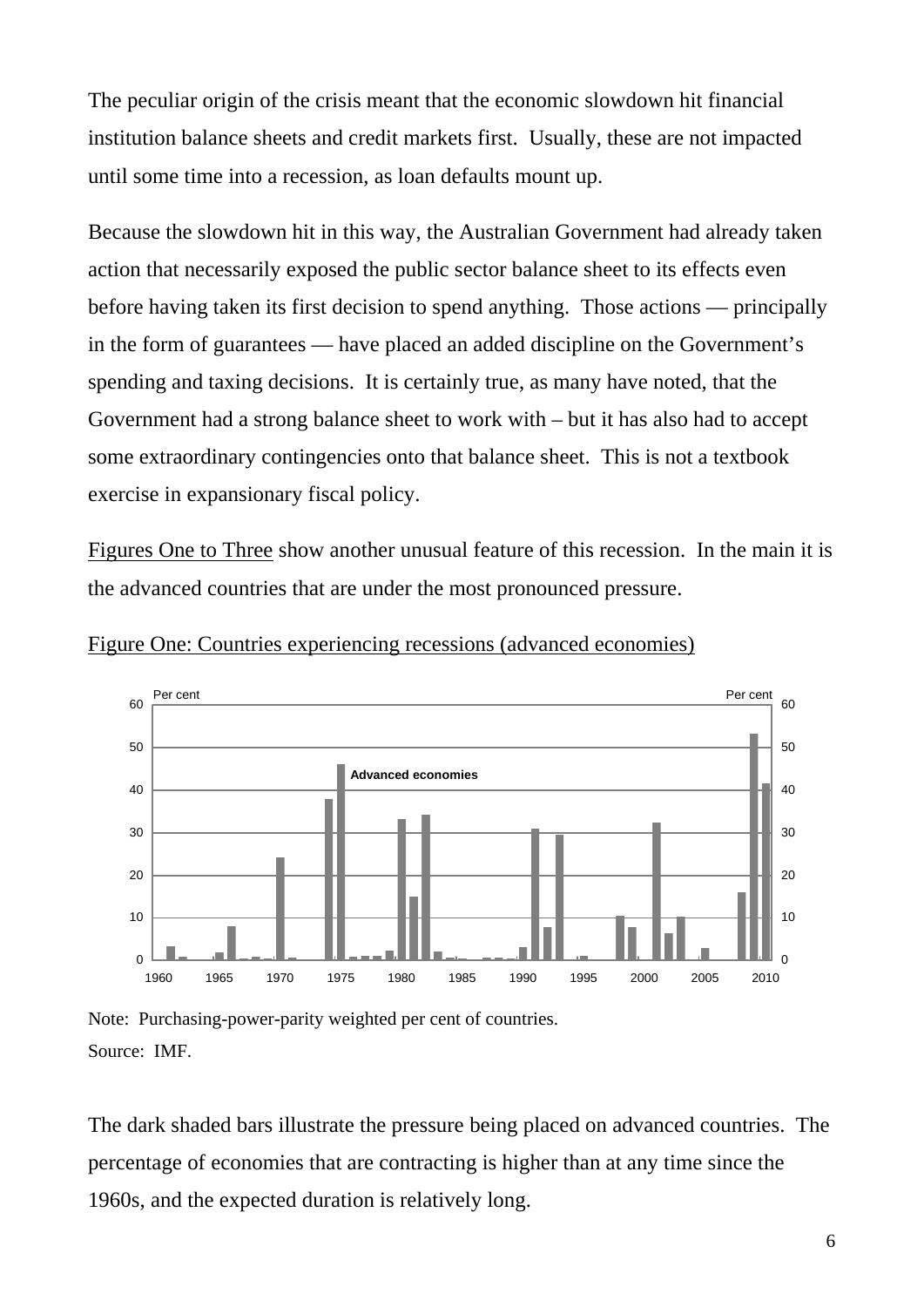# Figure Two: Countries experiencing recessions (emerging and developing economies)



Note: Purchasing-power-parity weighted per cent of countries. Source: IMF.

The light shaded bars — for developing countries — do not show such an unusual pattern for this recession.



# Figure Three: Countries experiencing recessions

Note: Purchasing-power-parity weighted per cent of countries. Source: IMF.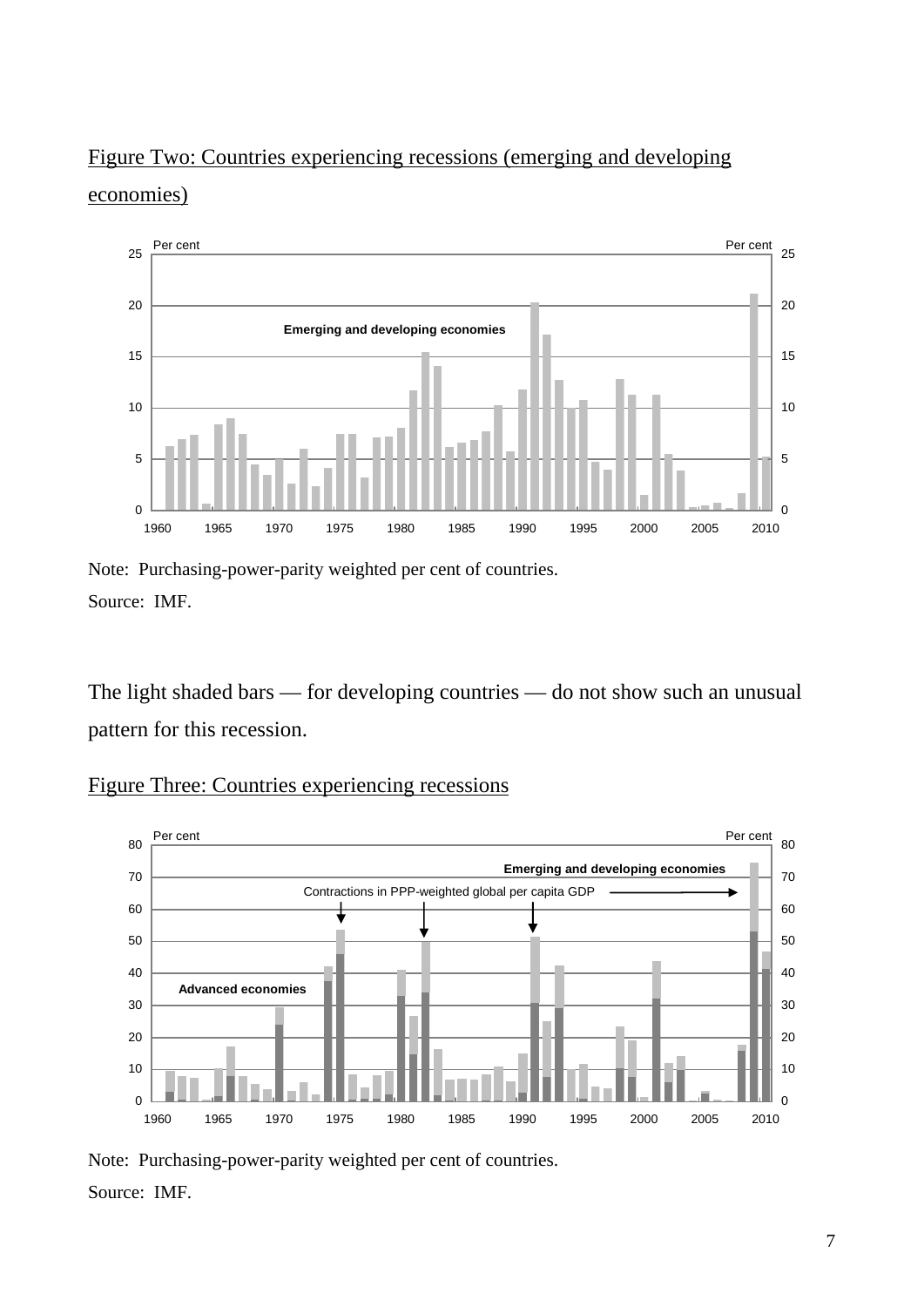Looking at the dark and light shaded bars together, we can see the high level of synchronisation in this crisis. Around 75 per cent of countries are expected to contract in 2009. This is the highest level of synchronisation in the 50-year history presented in the chart.

The third unusual characteristic of this global recession is its depth. Figure Four shows the expected fall in global real GDP per capita. As you can see, the impact of this downturn is markedly worse than others.





Note: Data for 2009 and 2010 are IMF April 2009 WEO Forecasts. Source: IMF.

The world economy is expected to contract by around  $1\frac{1}{2}$  per cent in 2009 — its first contraction in 60 years. For advanced economies, the contraction will be in the order of 3¾ per cent. For our major trading partners, we expect a contraction of around 2 per cent.

Global industrial production is expected to fall by almost 6¼ per cent. This compares with an average of 2 per cent in the recessions of the 1970s, 1980s and 1990s. In March this year, car sales in major developed economies had fallen by more than 25 per cent from their levels at the end of 2007.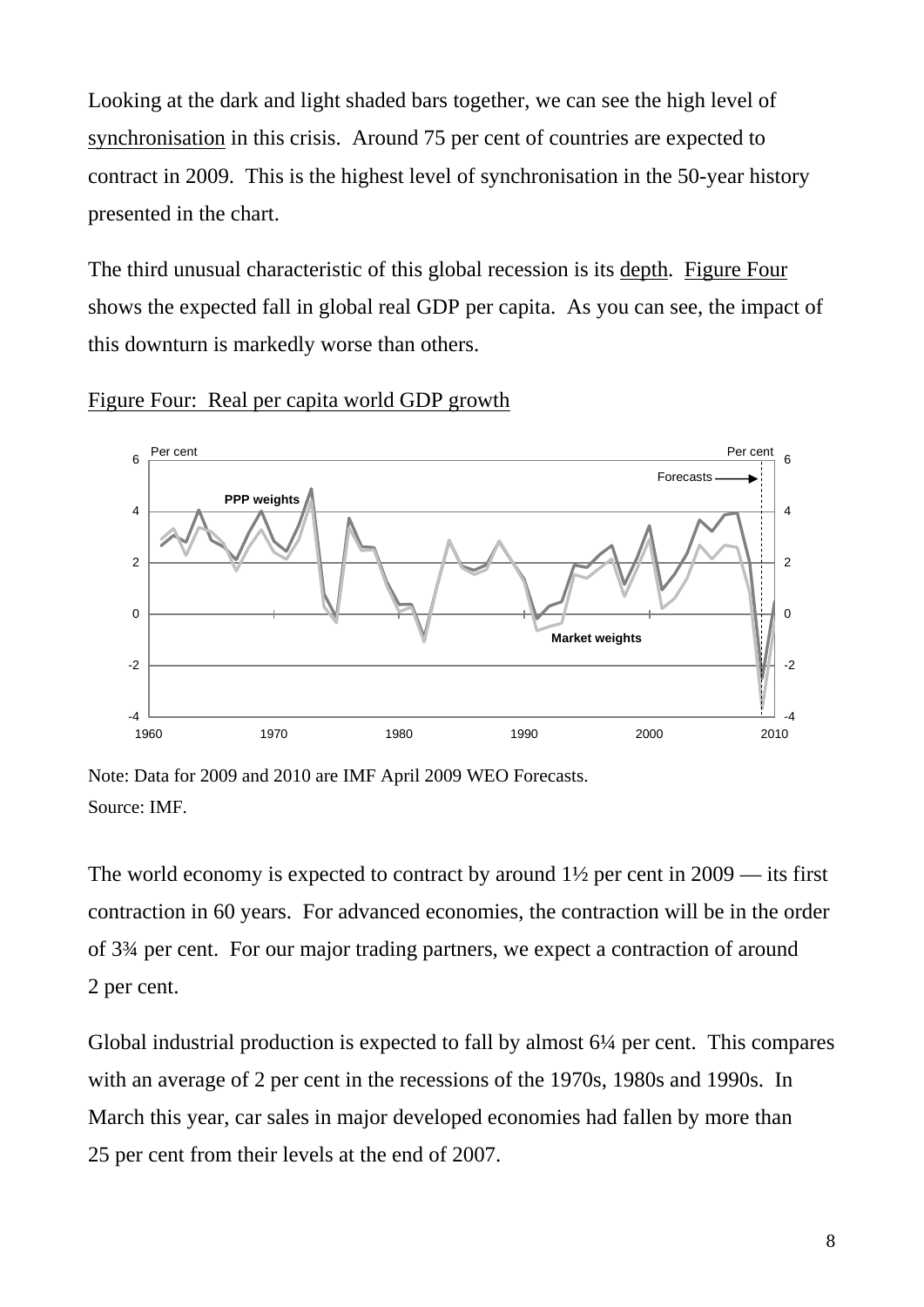In 2009, global trade is expected to shrink by 11 per cent, a contraction without precedent in the post-war period.

Unemployment is expected to rise sharply. In the United States it has already risen to 8.9 per cent. In that country, more than 5.7 million jobs have been lost since December 2007.

So we have a slowdown that starts with a financial crisis; hits developed countries harder than developing ones, but is nonetheless exceptionally well synchronised; and promises to be the deepest in memory. What are the implications for the world economy?

As the IMF has recently pointed out, financial crises and synchronisation are both associated with recessions that are longer and deeper, and that exhibit a weaker recovery.

Figure Five illustrates the duration and amplitude of previous cycles. The chart on the left shows the typical duration of different types of recessions. The white bar represents financial crises that are highly synchronised. You can see that this type of recession typically lasts for longer.

The chart on the right shows the typical amplitude. The white bar shows that the decline in GDP is typically more severe in synchronised recessions — a fall of around 5 percentage points from peak to trough.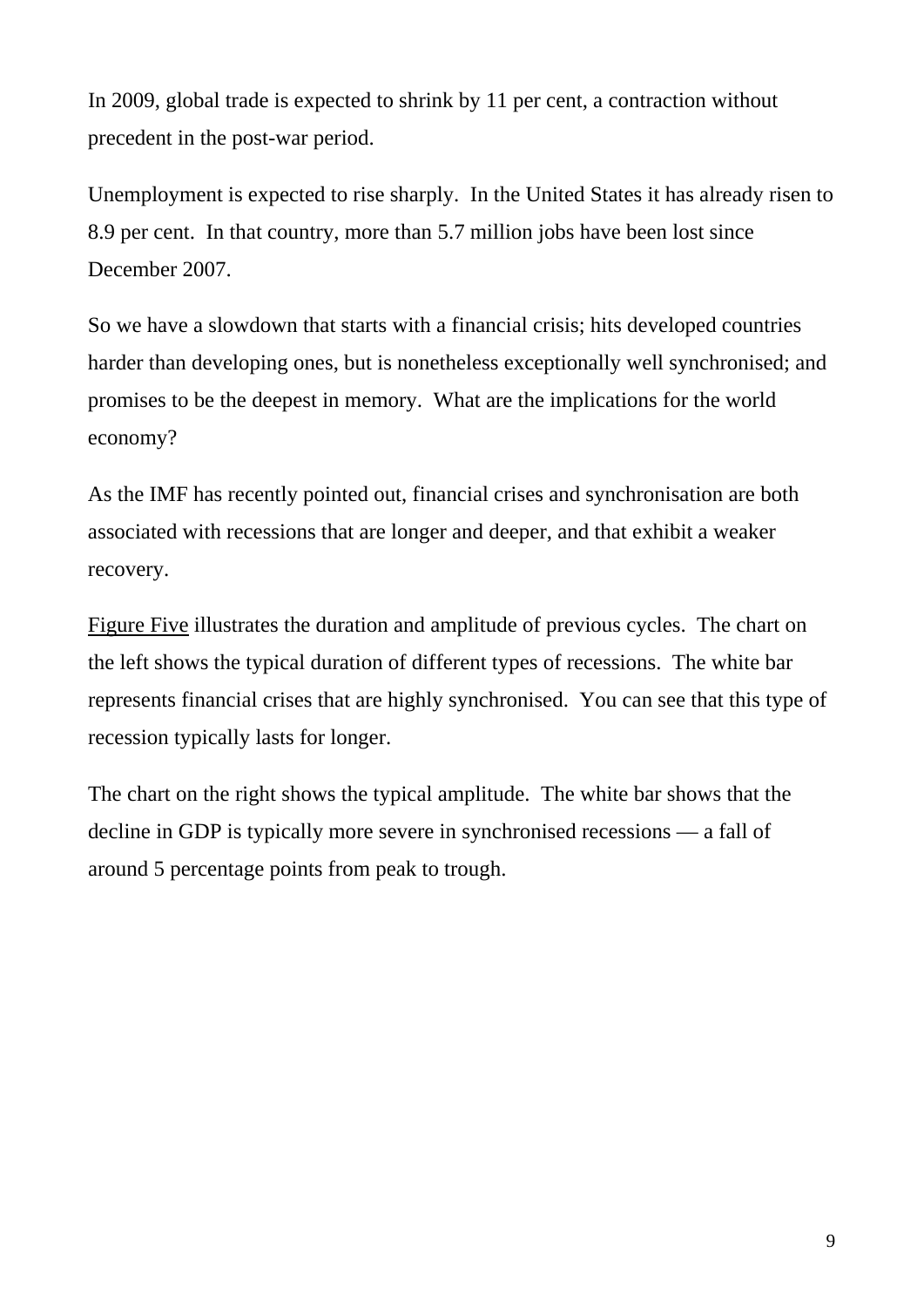## Figure Five: Duration and amplitude of previous cycles





Note: (a) Duration is the number of quarters from peak to trough for recessions. (b) Amplitude is the percentage change in output from the peak to the following trough of a recession. (c) From the trough, recovery is the number of quarters taken for output to reach the previous peak. (d) Recovery amplitude is the percentage change in output in the four quarters following the trough. Source: IMF.

But it's not all bad news. The IMF has also found that fiscal stimulus can be particularly useful in shortening recessions associated with a financial crisis. Fiscal policy also has an advantage in synchronised recessions — if many countries are deploying it, then leakage becomes a benefit rather than a problem.

# **Economic outlook for Australia**

# Where does this leave Australia?

Here, the story of the global financial crisis has been somewhat different from elsewhere. Our banks remain strong. Households have not been as vulnerable here.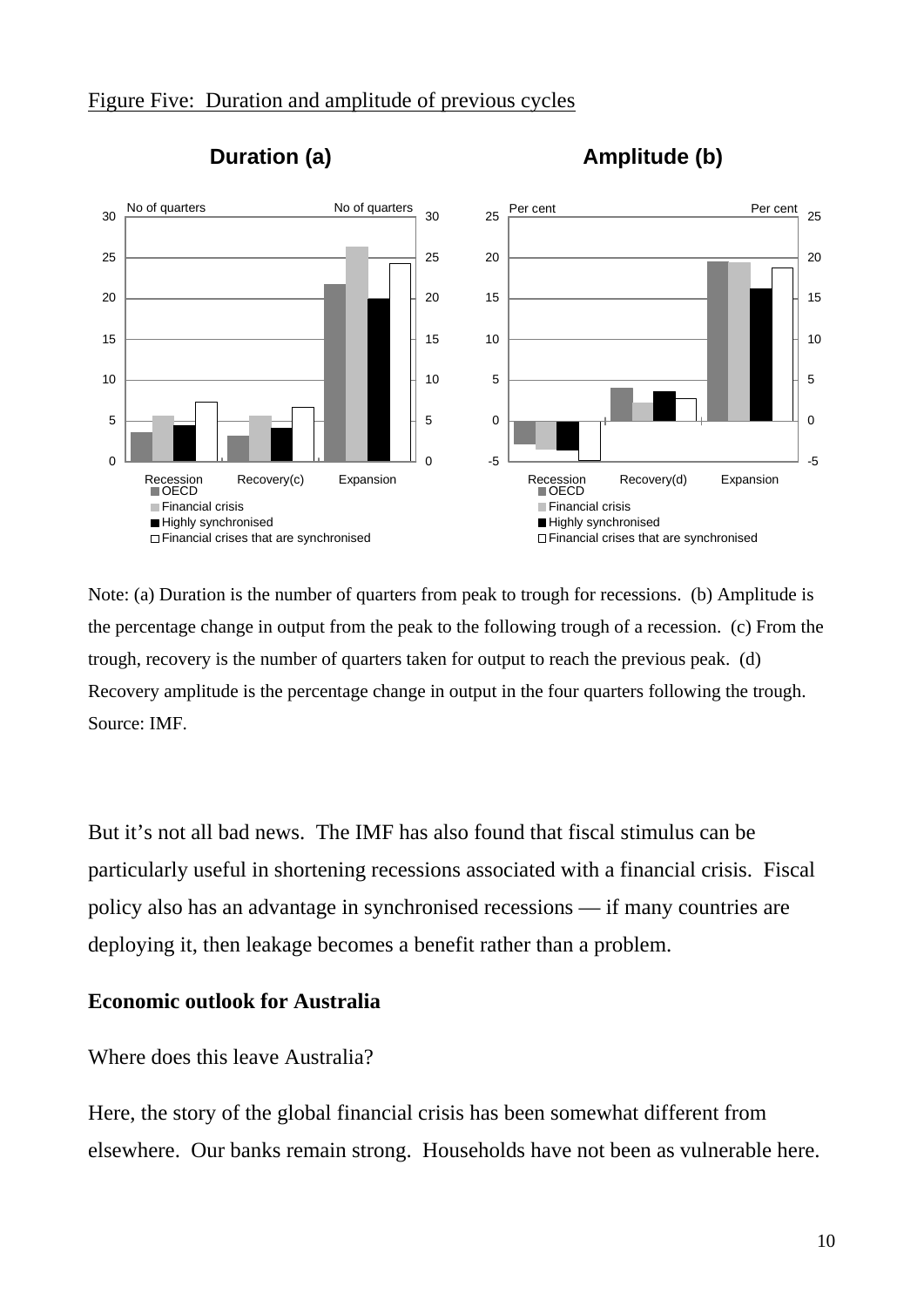In particular, housing has, to date at least, looked to be on a much stronger foundation.

The strength of the financial system, underpinned by extensive public guarantees, has provided our economy with a measure of protection as the global financial crisis has morphed into the global recession. But the financial crisis had already put considerable downward pressure on demand, including by sapping consumer and business confidence, and slashing the value of household wealth — during 2008, household net worth in Australia fell by more than 8 per cent. Now, as the recession entrenches itself in our trading partners, we are feeling the effects of their lower demand for our exports.

We expect exports to fall by 4 per cent in 2009-10, consistent with a drop in world trade. This fall in exports is a major factor behind our down-grading of the budget forecasts for that year. But so far Australia has not been as sharply affected as other countries. Our export volumes contracted by one per cent in the second half of 2008; the US, Canada and New Zealand experienced six per cent contractions.

Australia's performance in export values compares even more favourably with other advanced economies. While some of our major trading partners such as China, Korea, Japan and the United States recorded contractions in their export values in the second half of 2008, averaging around 10 per cent, Australia recorded a 19 per cent *increase* in export values over this same period.

In the coming financial year, we expect the terms of trade to fall by 13¼ per cent. This is a large drop. But it takes the terms of trade back to the levels experienced in 2006-07 — still well above the long run average.

Figure Six shows the expected path for GDP. You can see that we are forecasting a contraction in real GDP in 2009-10 — in the order of  $\frac{1}{2}$  of one per cent. This is driven principally by sharp falls in business investment and exports. Also contributing is a fall in household consumption. Acting as a buffer is strong growth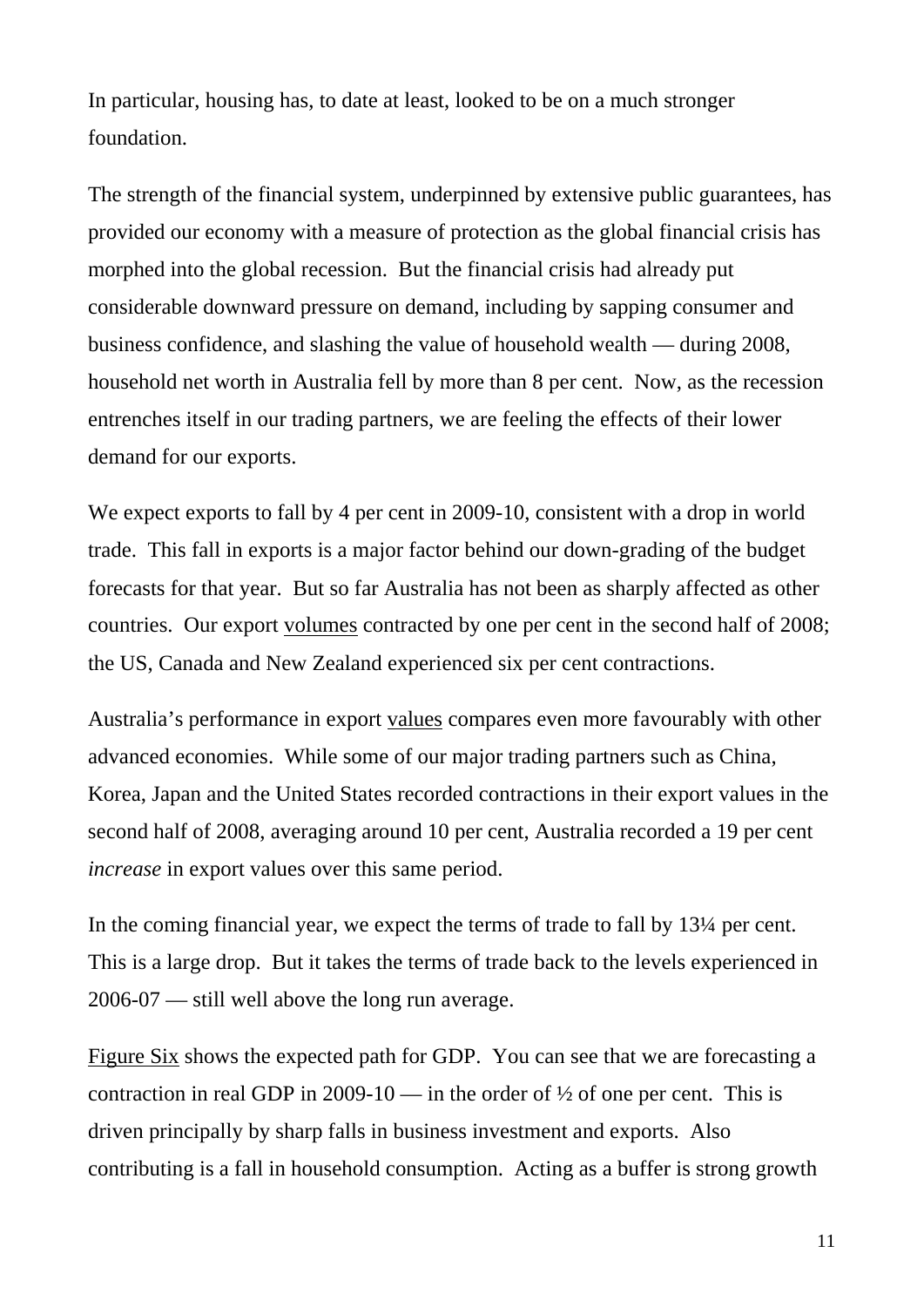in public investment. We expect to see real GDP gradually recover in 2010-11, with growth of around 2¼ per cent, followed by two years of growth at 4½ per cent.



#### Figure Six: Real GDP growth

Source: ABS Catalogue Number 5206.0 and Treasury.

The growth projections in Figure Six cover the four year forward estimates period. In this budget, we have integrated that four year story with a medium-term set of growth projections – out to 2019-20. The work is described in *Budget Statements 3 and 4*.

This is not straight-forward work. And it necessarily involves considerable judgement. Because we don't often position the budget in such a long multi-year timeframe, we expected that some of our readers would have some difficulty with the concepts.

Even so, I have to say that I have been a little surprised by some of the quite peculiar things that have been said and written about our medium-term growth projections. And just in case there is any doubt – and there has been some commentary that may have seeded such doubt – let me make it quite clear that these are the Treasury's numbers. They are also the Government's numbers, of course.

We have forecast zero growth in 2008-09, negative growth of  $\frac{1}{2}$  per cent in 2009-10 and growth of 2¼ per cent in 2010-11. We have then projected two years of growth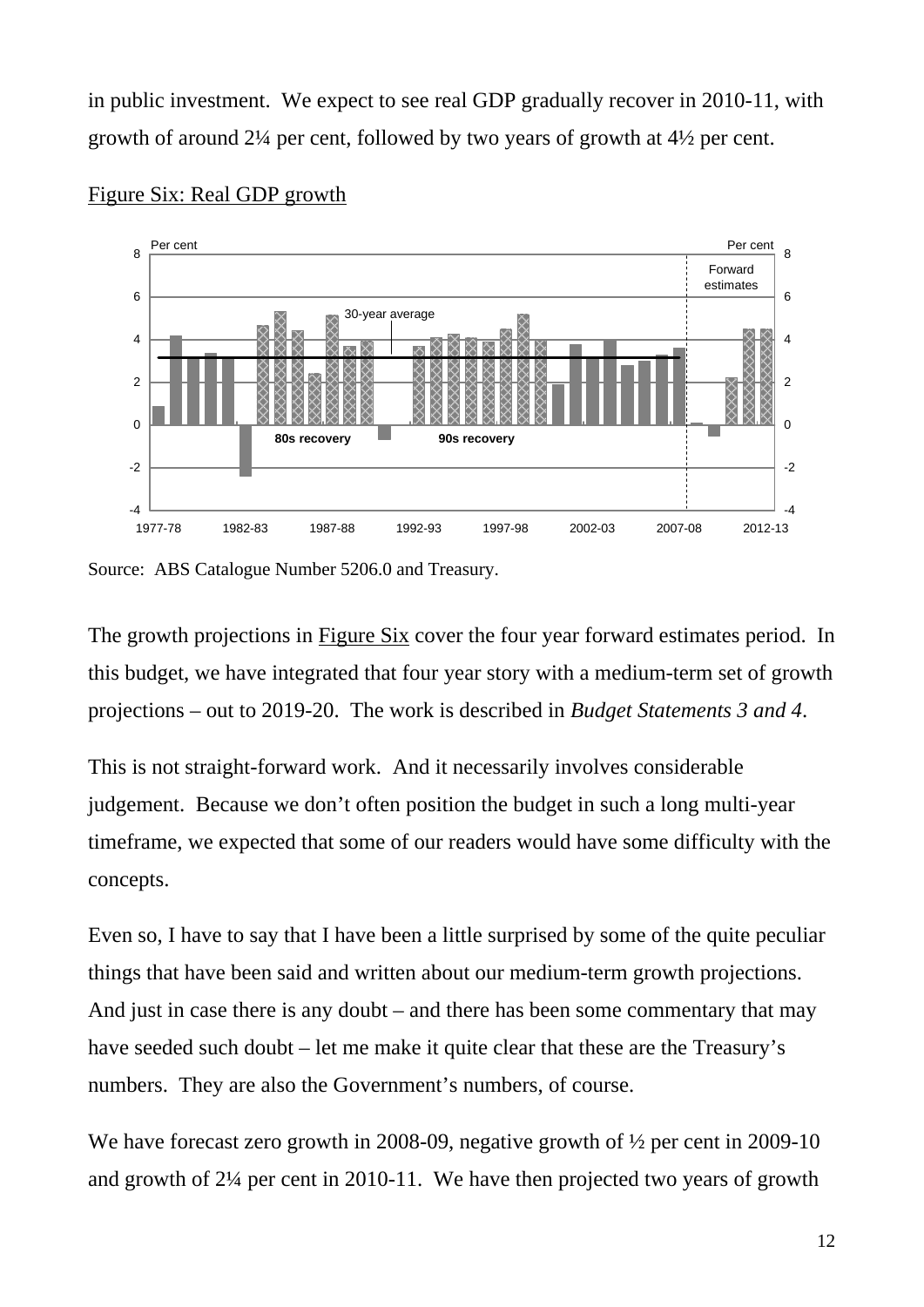of 4½ per cent, followed by four years of growth of just under 4 per cent, falling to 2¾ per cent in the next year, 2017-18.

Other commentators have given the impression that our projections would, if realised, produce a period of unprecedented growth. One of our leading private sector economists – a person for whom I have a great deal of respect – has been quoted as saying that he couldn't recall any previous six years of above 4 per cent growth since the 1960s.

The 1960s produced seven years of growth above 5 per cent. For the eight years 1962-63 to 1969-70, growth averaged 5.9 per cent. But it didn't actually produce six consecutive years of above 4 per cent growth; in 1965-66 growth was only 2.4 per cent.

In the seven years 1983-84 to 1989-90, there were four years of growth above 4 per cent, and an average growth rate of 4.23 per cent. And in the seven years from 1993-94 to 1999-00 there actually were six years of above 4 per cent growth. These years were not consecutive, however; 1996-97 spoiled the party by recording 3.9 per cent. The seven year average was 4.3 per cent.

Some commentators have argued that, even if history would support a six year period of growth averaging in excess of 4 per cent, this cycle will be much weaker because of the special character of this particular recession. What is most interesting about these arguments is that they are often accompanied by extensive quoting of our own material published in *Budget Statement 4*. It's as if we failed to take account of our own analysis. I'll return to these 'special character' issues in a moment.

Yet others seem to think we must have simply plucked the numbers out of the air.

So let me tell you what we actually did. It's a bit complicated. But not too complicated, I'm sure, for this audience.

I've already outlined some of the context for this work. But a quick re-cap: We developed the medium-term scenario to provide parameters for the medium-term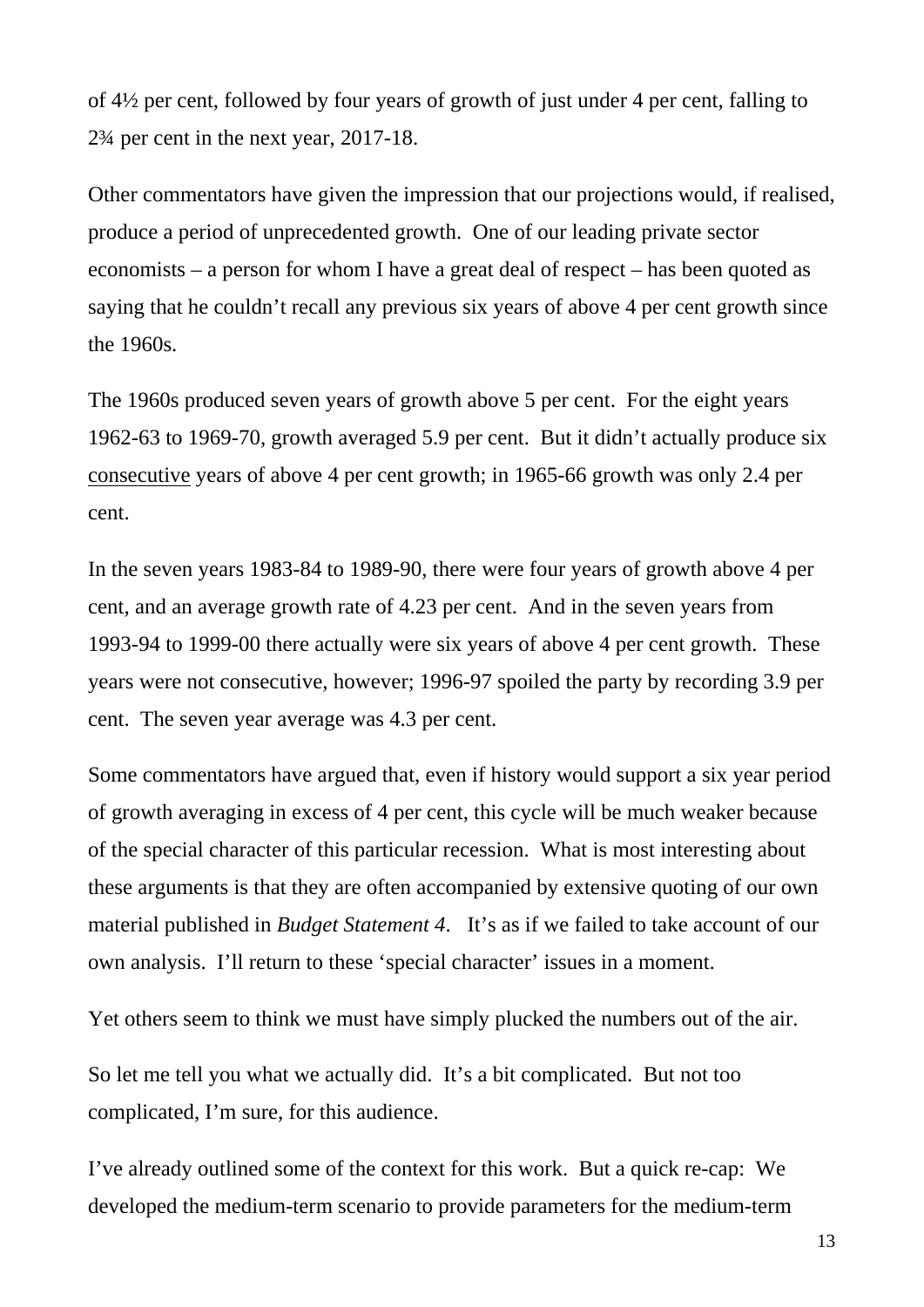projections of the budget balance. The latter are required to span the gap between the four-year forward estimates period and the 40 year projections contained in the intergenerational reports.

In spanning the gap we also wanted to reconcile the short and medium-term GDP trajectory with the long-term projections contained in our *IGR* modelling. Call us fastidious if you like, but we don't like discontinuities in our economic projections. We wanted to be sure that we were describing a medium-term scenario that is consistent not only with the short-term forecasts, but also with the long-term *IGR* projections.

The approach is predicated on a gradual recovery in aggregate demand in the final forecast year (2010-11), after which the supply-side drivers of the economy take over.

This is how we went about it. First, recall that we can describe GDP growth using a number of different decompositions. Usually, we employ the components of aggregate demand to tell the story. But increasingly we have used the supply-side decomposition that isolates changes in the following key variables: (1) the population aged 15-plus; (2) the participation rate; (3) the employment rate; (4) average hours worked; and (5) labour productivity. All of these things are cyclically sensitive, including the first because of the cyclical sensitivity of immigration.

We can obtain an index of real GDP simply by multiplying together these five things. Without going through that laborious exercise, though, consider Table One, which sets the variables out in a familiar way. I haven't included average hours worked. We have it flat in 2011-12 and 2012-13, then falling slightly in every subsequent year.

The weak GDP growth rate forecast for 2010-11 can be explained as follows. Despite relatively strong productivity growth of 2½ per cent, and the population aged 15-plus growing by 1¾ per cent, GDP growth is only 2¼ per cent. Weak demand sees both a fall in the participation rate (which subtracts about 1 percentage point),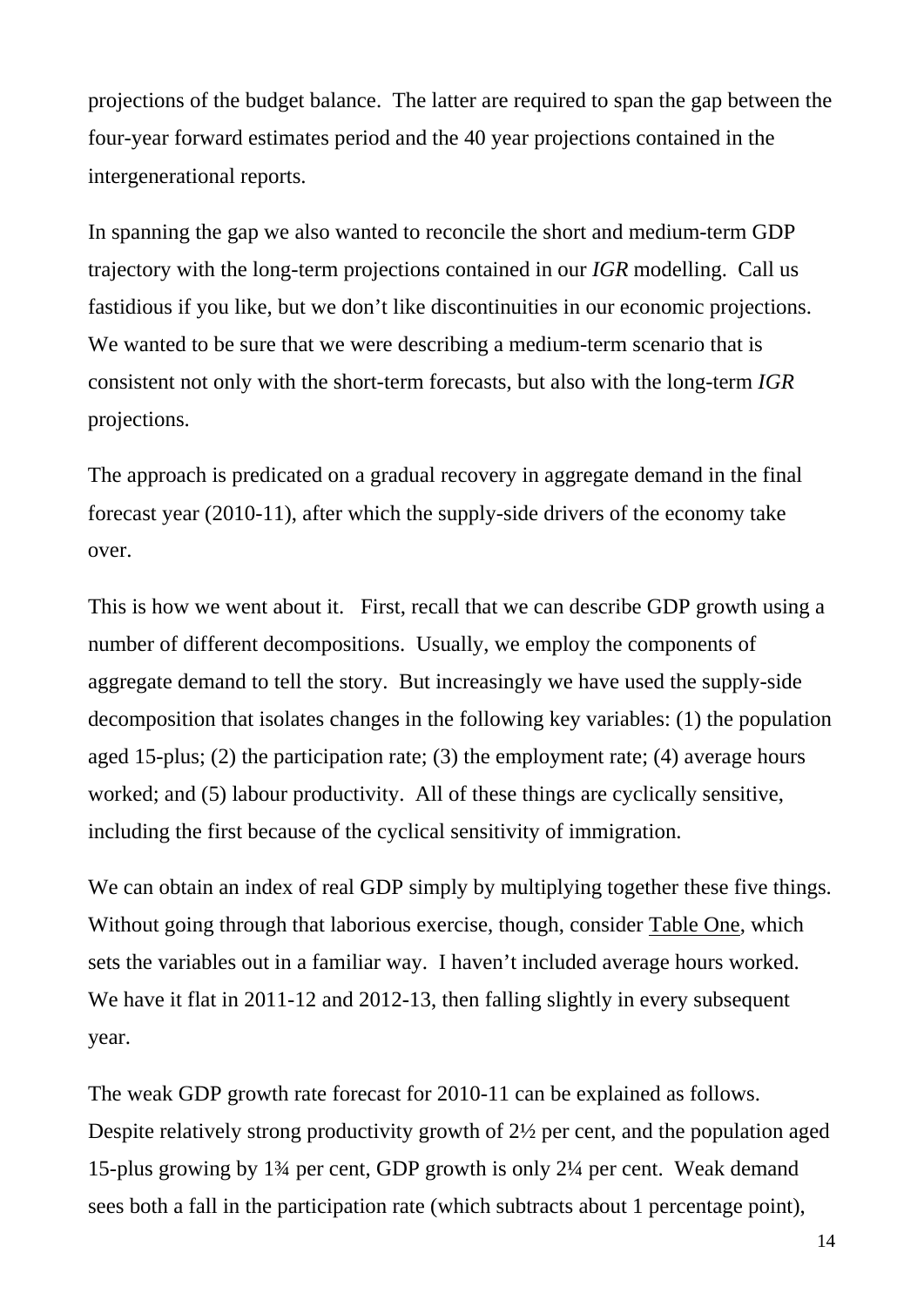and an increase in the unemployment rate from 7½ per cent to 8½ per cent (which subtracts another percentage point).

As we move into 2011-12, however, growth strengthens sharply: productivity growth is weaker, but still a healthy 2 per cent; the growth in population aged 15-plus is also weaker, but still a healthy 1½ per cent; the participation rate is unchanged; and the unemployment rate falls by one percentage point. You might be interested to know that in coming out of the recessions of the early 1980s and 1990s the unemployment rate fell by about a percentage point a year for the first two years. Taken together, these factors produce a GDP growth rate of 4½ per cent.

That pattern is repeated in the following year, 2012-13. Then in each of the following four years the unemployment rate falls by only one-half of a percentage point a year; productivity growth slows to only 1½ per cent; and the participation rate adds half a percentage point a year. These factors produce annual growth of 4 per cent.

|                                                                                                    | Forward estimates              |                                             |                                  |                        |                        | Medium-term projections         |                                 |                                 |                                 |             |      |         |      |      |      |      |      |      |      |
|----------------------------------------------------------------------------------------------------|--------------------------------|---------------------------------------------|----------------------------------|------------------------|------------------------|---------------------------------|---------------------------------|---------------------------------|---------------------------------|-------------|------|---------|------|------|------|------|------|------|------|
|                                                                                                    | 2008-09                        | 2009-10                                     | 2010-11                          | 2011-12                | 2012-13                | 2013-14                         | 2014-15                         | 2015-16                         | 2016-17                         |             |      |         |      |      |      |      |      |      |      |
| Real GDP<br>Contributions<br>Population<br>Participation rate<br>Unemployment rate<br>Productivity | 0<br>13/4<br>0<br>$-3/4$<br>-1 | $-1/2$<br>13/4<br>$-3/4$<br>$-23/4$<br>11/4 | 21/4<br>13/4<br>-1<br>-1<br>21/2 | 41/2<br>11/2<br>0<br>2 | 41/2<br>11/2<br>0<br>2 | 4<br>11/2<br>1/2<br>1/2<br>11/2 | 4<br>11/2<br>1/2<br>1/2<br>11/2 | 4<br>11/2<br>1/2<br>1/2<br>11/2 | 4<br>11/2<br>1/2<br>1/2<br>11/2 |             |      |         |      |      |      |      |      |      |      |
|                                                                                                    |                                |                                             |                                  |                        |                        |                                 |                                 |                                 |                                 | Nominal GDP | 53/4 | $-11/2$ | 33/4 | 61/4 | 63/4 | 61/4 | 61/4 | 61/4 | 61/4 |

Table One: Contributions to GDP growth (year-average per cent)

Source: Treasury.

The productivity growth rate of 1½ per cent is less than that used in the two *IGR*s published to date. It is the actual backward-looking 30-year average. The profiles of the unemployment and participation rates over the period 2013-14 to 2016-17 weren't plucked out of the air either. They ensure that by the end of that period, potential GDP is back on the long-term trajectory contained in our *IGR* modelling, having spent nine years from 2008-09 below that trajectory. By 2016-17 the output gap has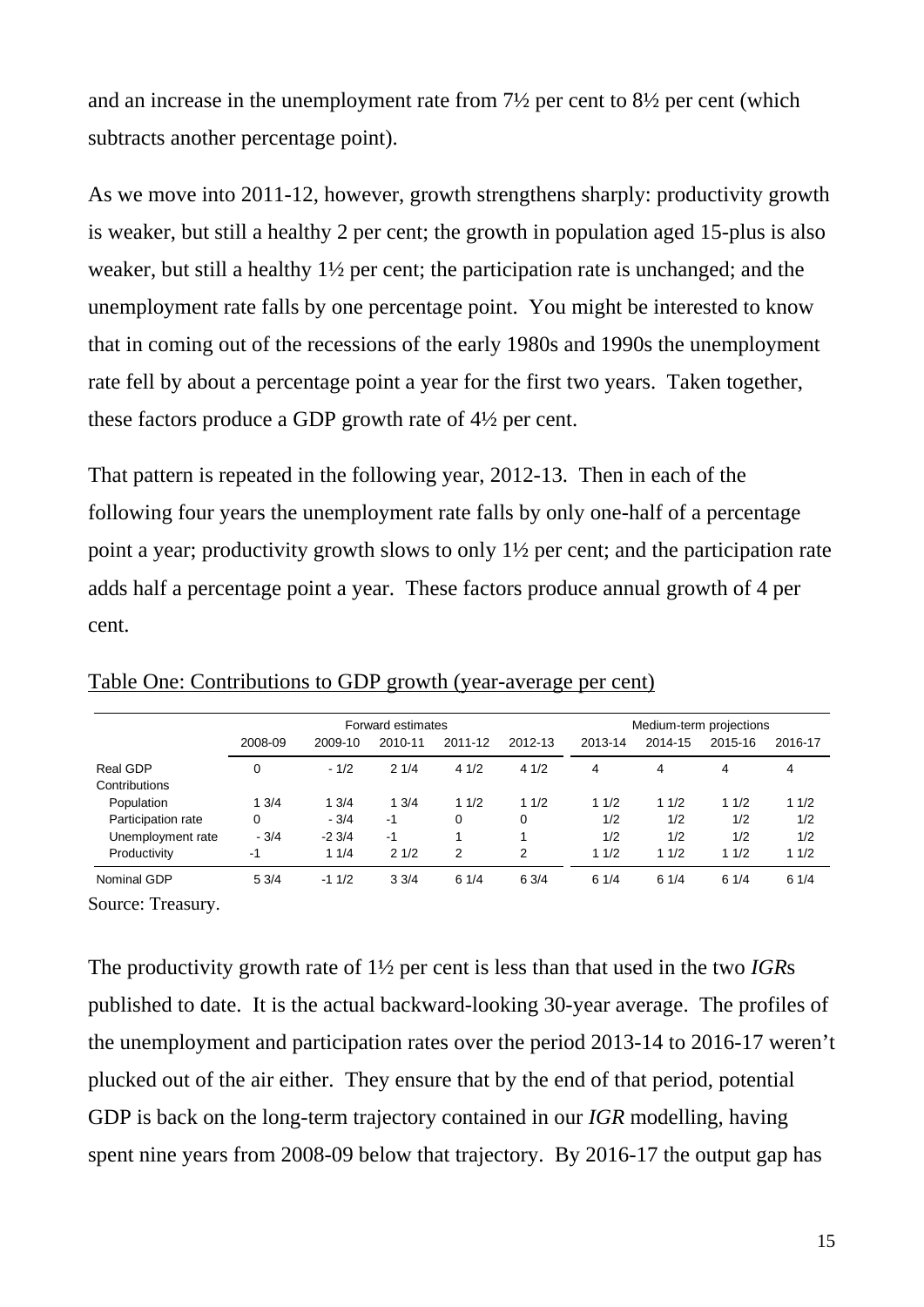closed, with an unemployment rate of 5 per cent and a participation rate consistent with the labour force models used in the *IGR* projections.

Before leaving Table One, let me just draw to your attention the final row of the table, which shows growth in nominal GDP. It is of course nominal GDP, not real GDP, that is relevant for taxation revenue, and therefore relevant to the question of when the budget might return to surplus. After collapsing in 2009-10 with the big fall in the terms of trade, growth in nominal GDP recovers over the forward estimates, but not back to the heady rates of 7 or 8 per cent seen earlier in the decade when the terms of trade were rising strongly. In fact, over the decade from 2013-14, we are projecting continued gradual falls in the terms of trade which reduce growth in nominal GDP by ¼ per cent in each year of that decade. There has been precious little reporting of that fact; none, obviously, by those who had already made up their minds that our forecasts and projections were overly optimistic.

Let me turn now to the long-term trajectory of the participation rate, which is presented in Figure Eight. You have been looking at charts like this for many years now. They show how the ageing of the population, consequent on the collapse in the birth rate in the 1960s and 1970s, is about to have a pronounced negative impact on trend workforce participation rates.

The shaded areas in Figure Eight identify the impacts of the recessions of the early 1980s, 1990s and the present period. You can see that the reduction in the participation rate in our forecasts is sharper than what actually happened in the 1980s and about the same as in the 1990s. And, once the participation rate begins to recover, it does so at a slower rate than in those two earlier periods. You can also see, though, that the main reason why it takes longer on this occasion to rejoin the long-run trajectory is that we have held the participation rate constant in 2011-12 and 2012-13. That is, we have delayed the recovery. Apparently, many of you think this too optimistic. I don't.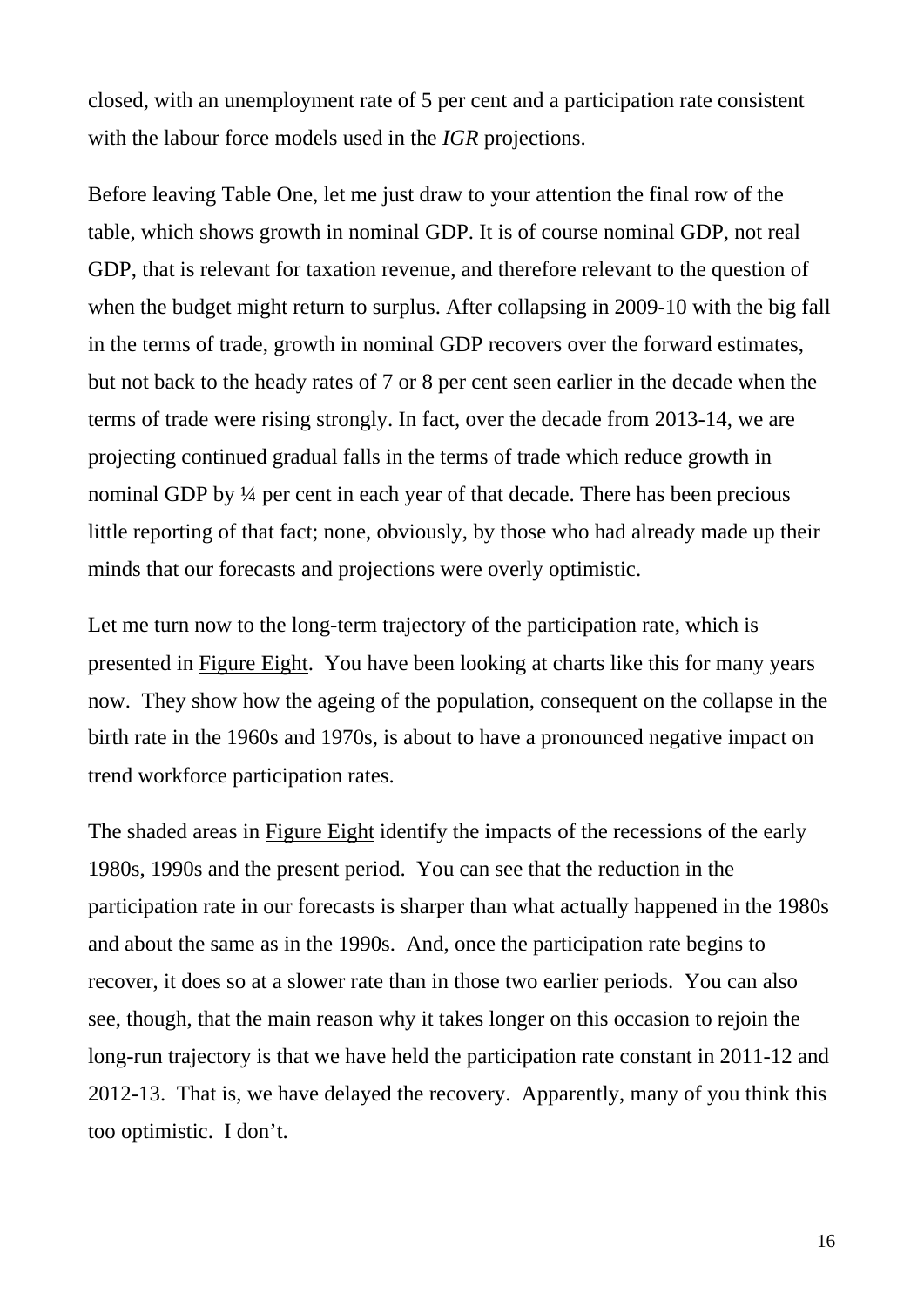# Figure Eight: Participation rate



Source: ABS Catalogue Number 6202.0 and Treasury.

I might add that, having approached the projections exercise in this way, we were a little surprised to hear some commentators suggesting that our projections were too optimistic because they failed to account for the impact of imminent population ageing.

Of course, some of you will be wondering whether we haven't been too optimistic in our trajectory for the unemployment rate – that we should have held the output gap open for longer than nine years. Or perhaps you think we are in for a prolonged period of exceptionally low productivity growth.

Certainly, there are reasons to think this way. As I mentioned earlier, the character of this recession is particularly unpleasant — the evidence is that synchronised recessions associated with financial crises are deep and long. Further, household balance sheets are more vulnerable in this downturn.

On the other hand, there are some striking differences working in our favour this time.

The economy is significantly more flexible. Policy frameworks are more robust and credible, and inflation expectations are better anchored. The fiscal and monetary policy response has been stronger and faster — lower interest rates,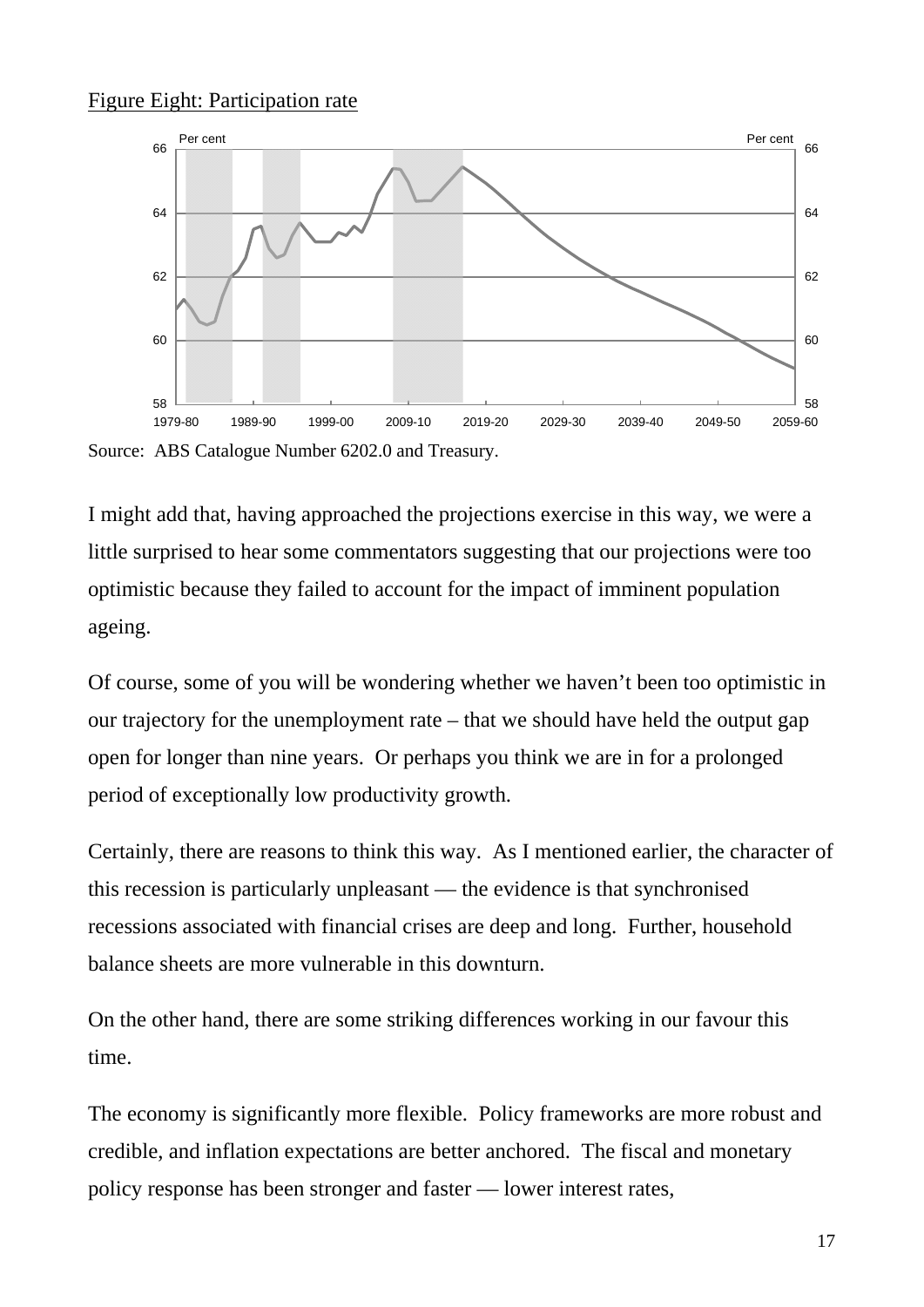infrastructure-related activity and consolidating household balance sheets will help to boost confidence and activity as the Australian economy enters the recovery phase. Importantly, consumer confidence has been much better preserved in Australia than in other countries.

There has also been some misunderstanding of the implications for Australia of this global recession being associated with a financial crisis. It is true that in most of the world this coincidence presents a set of circumstances that is considerably worse than that of earlier recessions. But Australia's position is very different. In the early 1980s our financial system was poorly developed. Then, unlike the rest of the world, we did have such a coincidence of real economy weakness and financial crisis in the early 1990s. That boom-bust episode placed Australia's banks in a much more vulnerable position than they are in today. In the five years to 1993, overall loan losses in the banking system amounted to more than 5 per cent of one year's GDP. Two of the 'big four' suffered overall group losses; the first recorded by either institution. This time around, in contrast to much of the developed world, our financial system is strong.

Recent business investment and public investment that is coming online is also likely to contribute more to productivity than in previous cycles.



#### Figure Nine: Business and public investment

Source: ABS Catalogue Number 5206.0 and Treasury.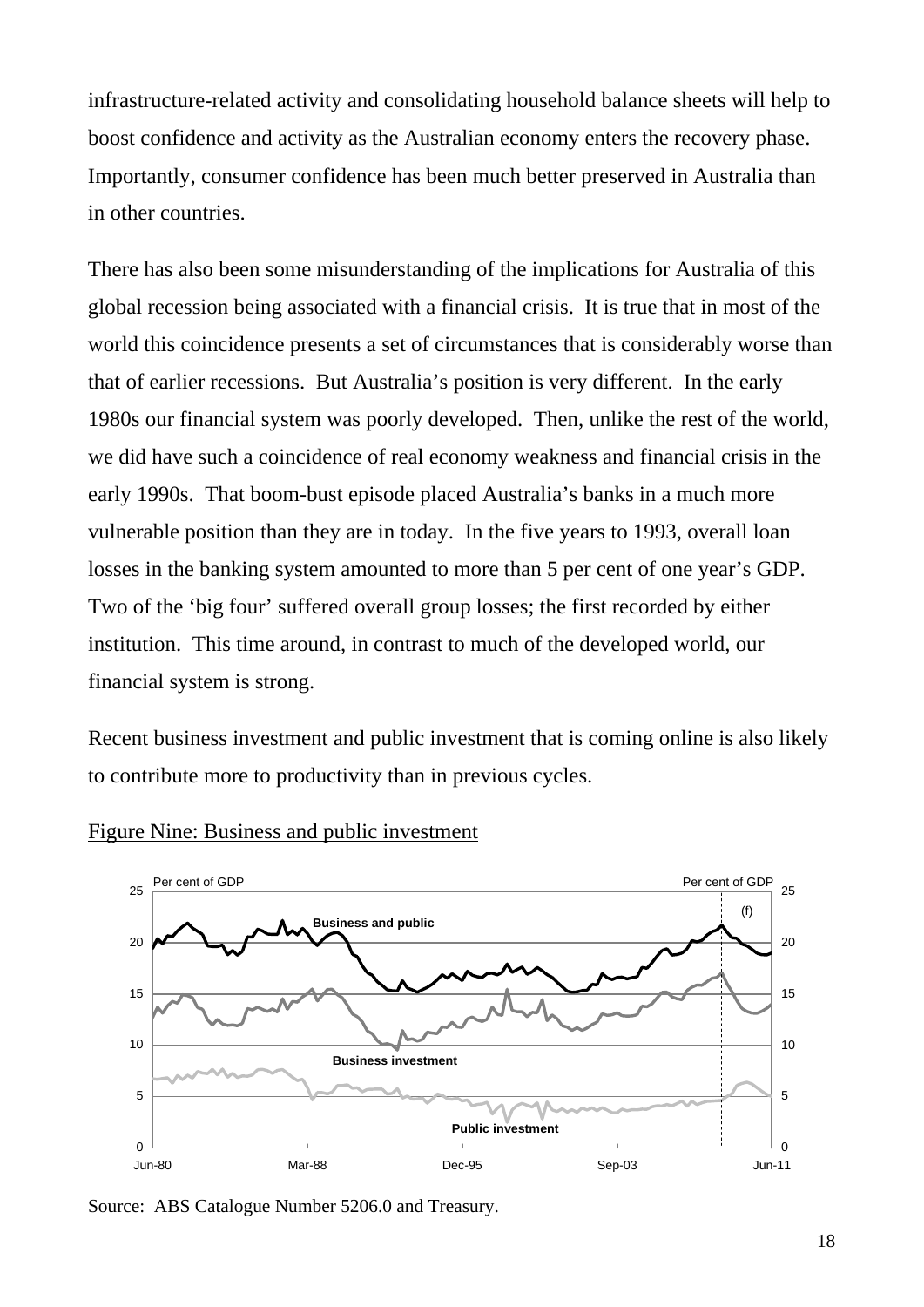The boom of the late 1980s was characterised by significant investment in the commercial property sector of the major cities. This investment ultimately provided little benefit to productive capacity when asset prices collapsed in the early 1990s, leaving many commercial property spaces vacant well into that decade. Contrast this with the recent surge in investment, largely in the mining sector. These investments have added materially to productive capacity, allowing output to accommodate the demand from China for our resources, positioning the economy to take immediate advantage of the global recovery when it starts.

Overall, despite these reasons for optimism, our analysis has led us to the view that this recession will involve a slower recovery. This is why we have forecast three years of below-trend growth. The 1980s saw only one year of below-trend growth, and the 1990s two.

This is illustrated in Figure Ten. It shows us how this recession and recovery are expected to compare with earlier ones. As you can see, our forecasts and projections anticipate a recovery that is slower than in the 1980s and 1990s.



Figure Ten: Recessions and recoveries

Source: ABS Catalogue Number 5206.0 and Treasury.

Note: Year 0 is 1982-83, 1990-91 and 2008-09.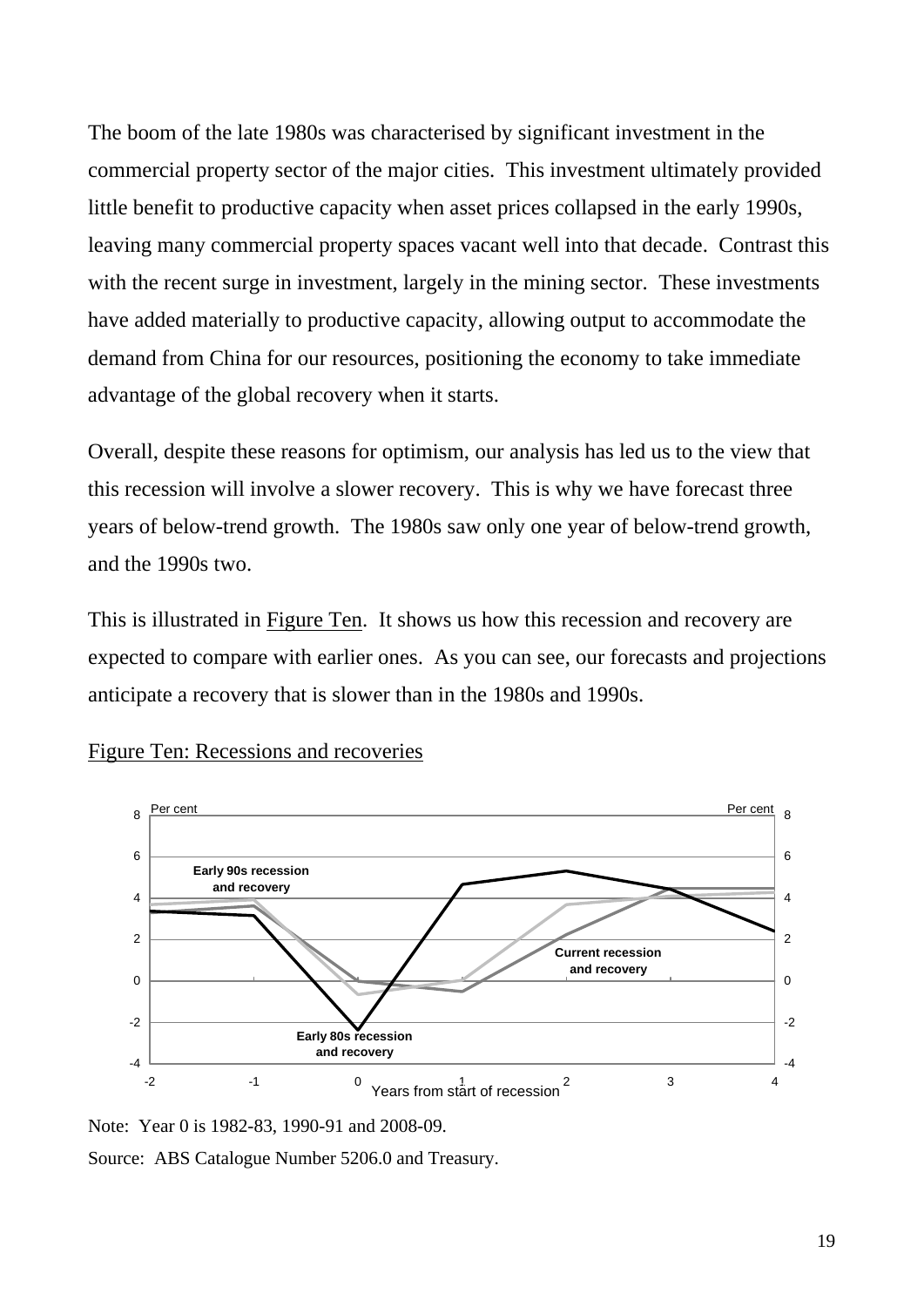We don't often have occasion to present 'counterfactuals' in the budget papers. But on this occasion, we thought we should respond to the considerable interest in knowing how the forecasts might have looked in the absence of the strong fiscal policy response. Figures Eleven and Twelve show expected GDP growth and unemployment, both with and without the stimulus packages.

#### Figure Eleven: Effect of fiscal stimulus on GDP



Source: ABS Catalogue Number 5206.0 and Treasury.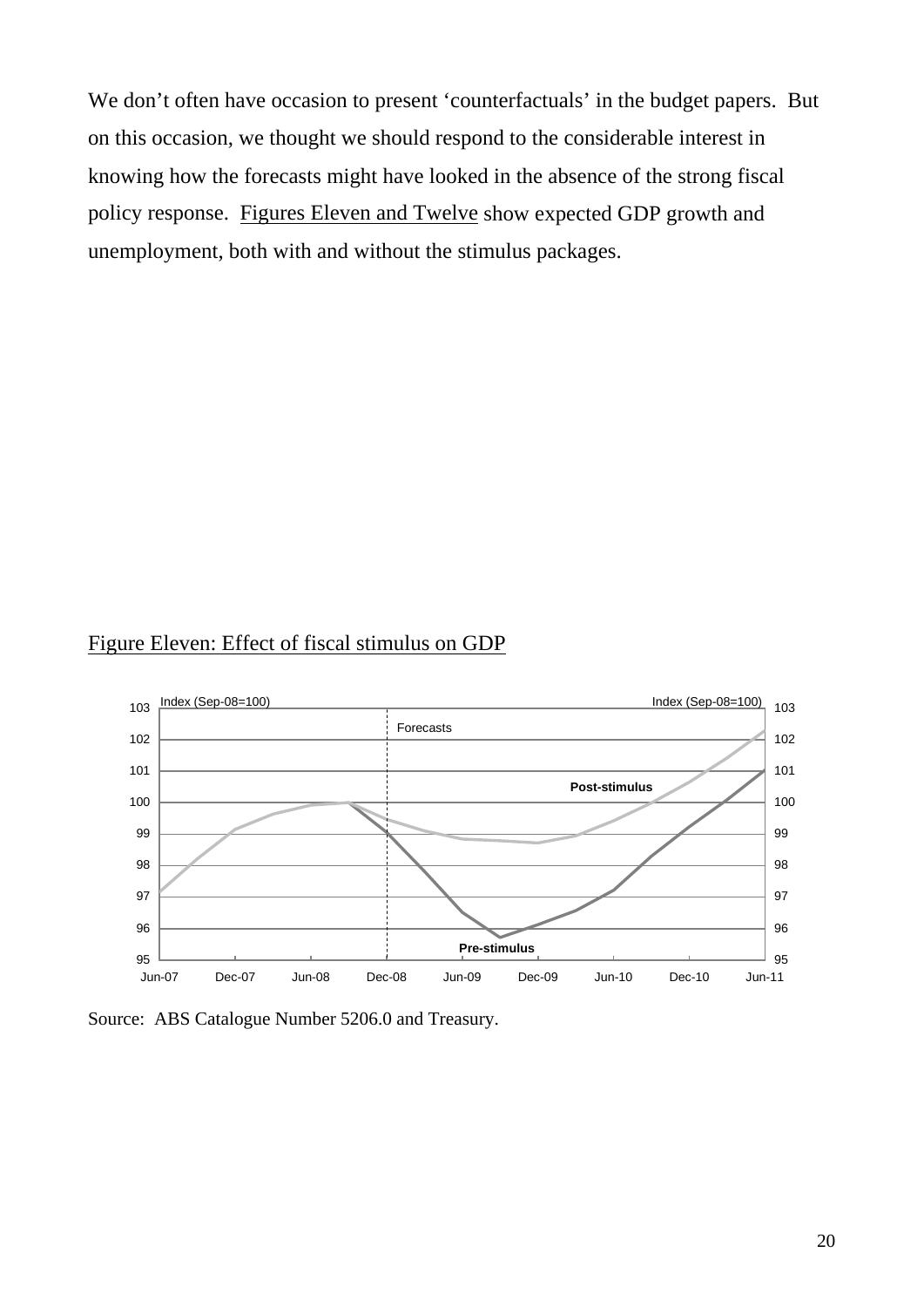

# Figure Twelve: Effect of fiscal stimulus on unemployment

Source: ABS Catalogue Number 6202.0 and Treasury.

Because of Australia's fiscal stimulus measures, the level of real GDP is forecast to be higher than it would otherwise have been, by 2¾ per cent in 2009-10 and 1½ per cent in 2010-11. The forecast peak in the unemployment rate is estimated to be reduced by 1½ percentage points. In the absence of fiscal policy action, the forecast unemployment rate would have reached 10 per cent.

# **Policy response**

What indications do we have to date of the success of the fiscal stimulus? The early signs are positive.

Following the introduction of the Economic Security Strategy stimulus payments, retail trade grew by 3.8 per cent in the month of December 2008, and March 2009 data show that retail trade remains 4.5 per cent above its pre-stimulus level of November 2008. These results compare to falls in retail turnover in other parts of the world. In countries such as the United States, Japan, Canada and Germany, retail turnover is 2 to 3 per cent lower.

As noted earlier, consumer confidence has held up better than in many other countries, where confidence fell to record lows in the March quarter 2009. In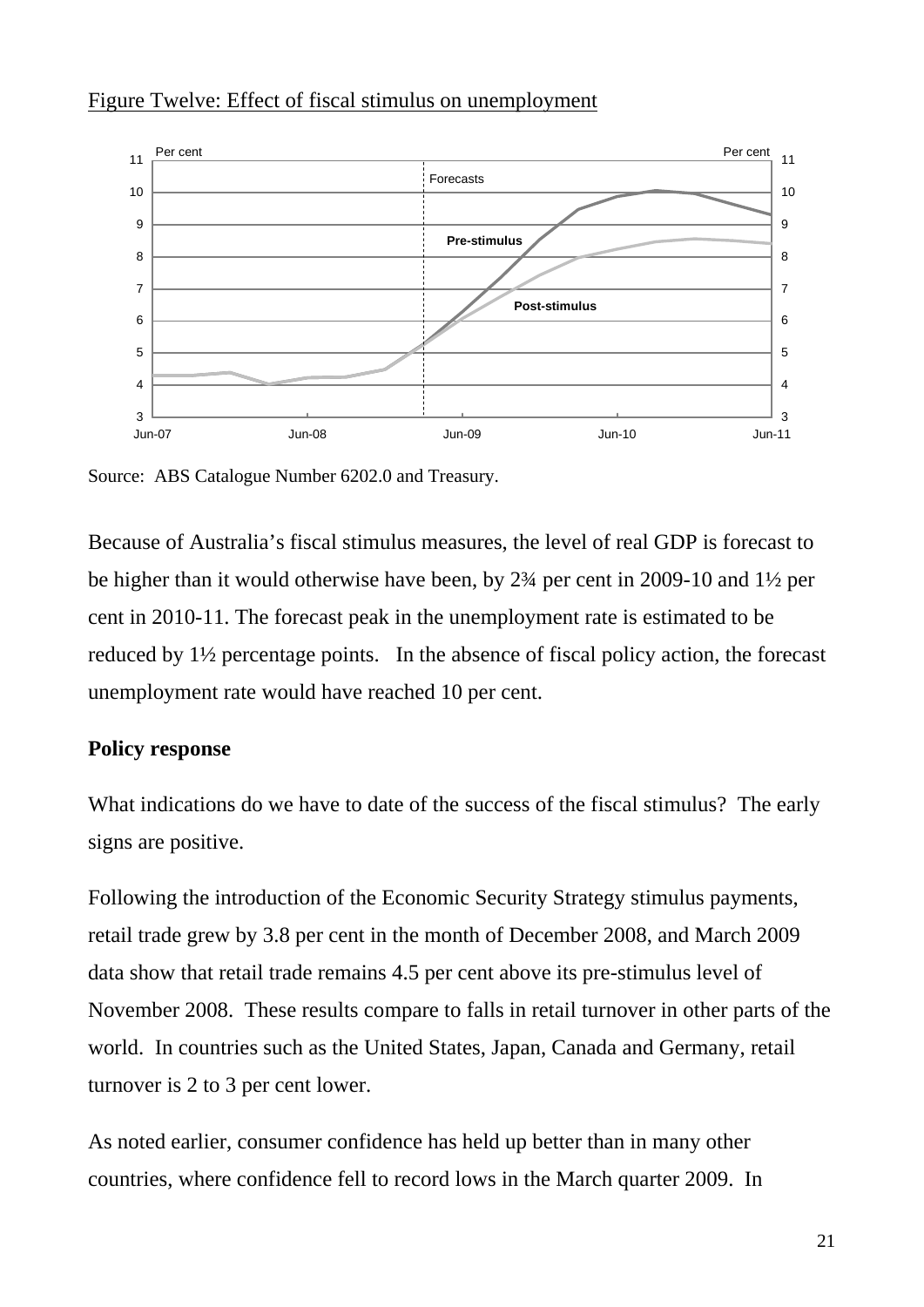Australia, consumer confidence was 13 per cent higher in April 2009 than its October 2008 level, as measured by the Westpac-Melbourne Institute Index of Consumer Sentiment.

Since the introduction of the First Home Owners Boost in October 2008, the number of loans to owner-occupiers rose for the sixth consecutive month in March 2009, after falling in each of the eight months prior to its introduction.

# **Medium term challenge — strengthening fiscal sustainability and investing in growth**

In some of the commentary on the Budget there has been considerable scepticism of the Government's commitment to holding growth in real spending to no more than 2 per cent in real terms until the budget returns to surplus in 2015-16. A typical reaction, from one of our senior broadsheet journalists, was an ironic 'Oh yeah'. Scepticism about restraint in government spending isn't a bad thing. And it's also understandable if one had no experience to go on apart from the last half dozen years. But some commentators have gone beyond scepticism, claiming that the fiscal discipline implicit in the Government's strategy would be unprecedented. That claim is wrong. As far as the history is concerned, fiscal restraint of the degree set out in the Government's medium-term strategy is unusual; it is at odds with the past several years; but it is certainly not without precedent.

Figure Thirteen charts the evolution of real government spending in two seven-year cycles: the first being the seven years of strong growth between 2000-01 and 2007-08; and the second, the seven years between 2008-09 and 2015-16. In each case, the level of real spending has been normalised such that it has a value of one in year zero. Thus, with respect to the cycle commencing in 2008-09, a level of 1.05 in year 3 means that in 2011-12 (that is, three years after 2008-09), real government spending is five per cent above its 2008-09 level.

Most of you will recall that, although the Australian economy managed to avoid following much of the industrialised world into recession in 2000-01, that was a year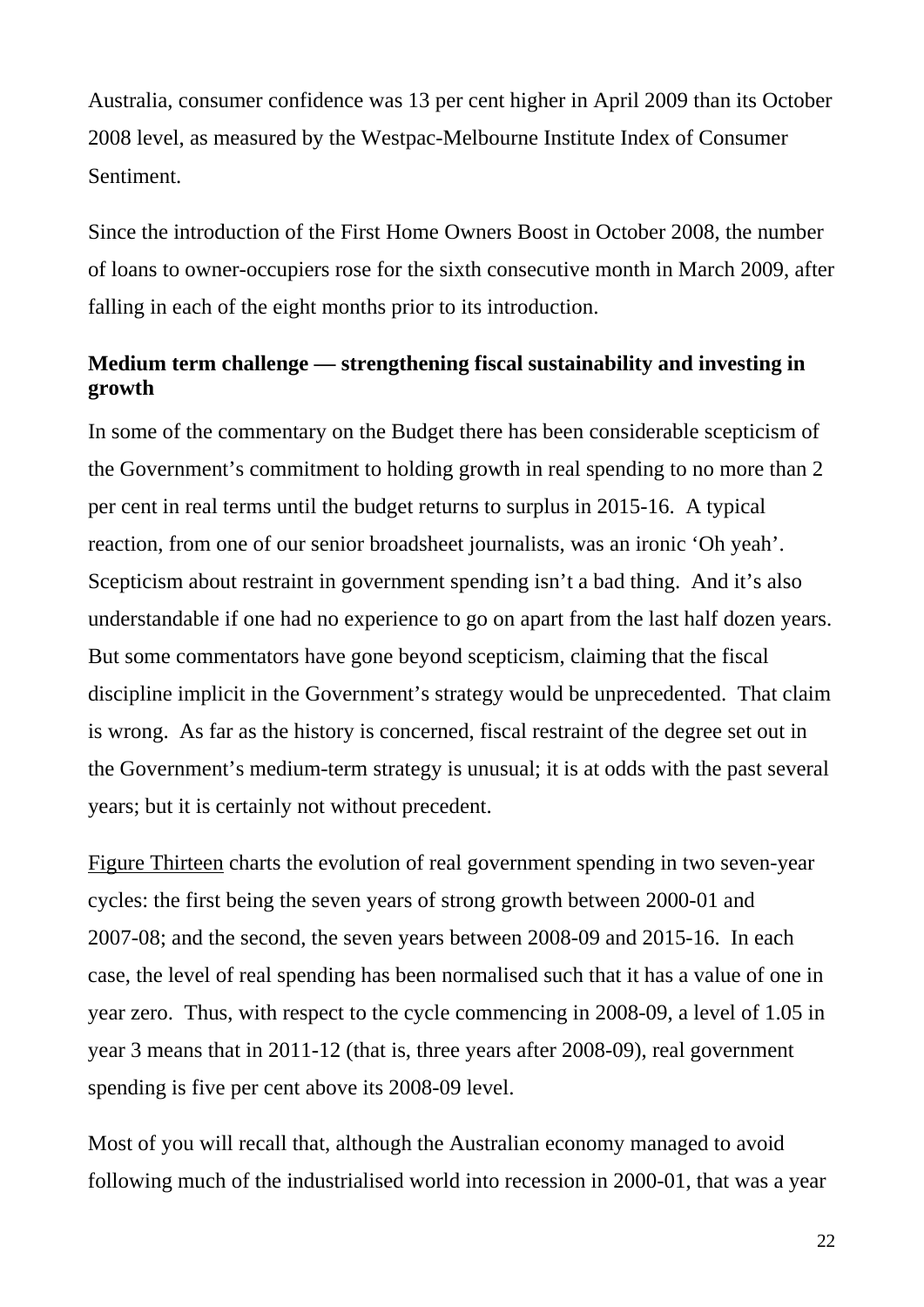of quite low GDP growth in this country – of less than 2 per cent. And all of you would be aware that for the year 2008-09 we are forecasting zero GDP growth.



#### Figure Thirteen

Source: ABS Catalogue Number 6401.0 and Treasury.

The chart shows that over the seven years from 2000-01 real government spending grew by a very strong 25.7 per cent. In only one year – 2002-03 – was real spending growth less than 2 per cent. Average growth was 3.3 per cent a year over the seven year period. Last week's Budget contains projections of growth in real government spending for the next seven years – that is, the seven years from 2008-09 – of only 12.8 per cent. Thus, the Government is projecting real spending growth that is about half that recorded in the previous cycle. Certainly, the Government's strategy doesn't look much like the experience of the last cycle. And if that was all the information you had, you might be excused for thinking that the projections contained in last week's budget are heroic.

But most of you do have more information than that. For a start, most of you know that, with respect to the conditions confronting budget decision-makers, there was actually something quite unusual about the last cycle – that is, the seven years from 2000-01. It was a period of spectacularly strong growth in nominal GDP and in budget revenues. And that provided the conditions for strong growth in government spending. I think most of you know that. But what you might not know is that,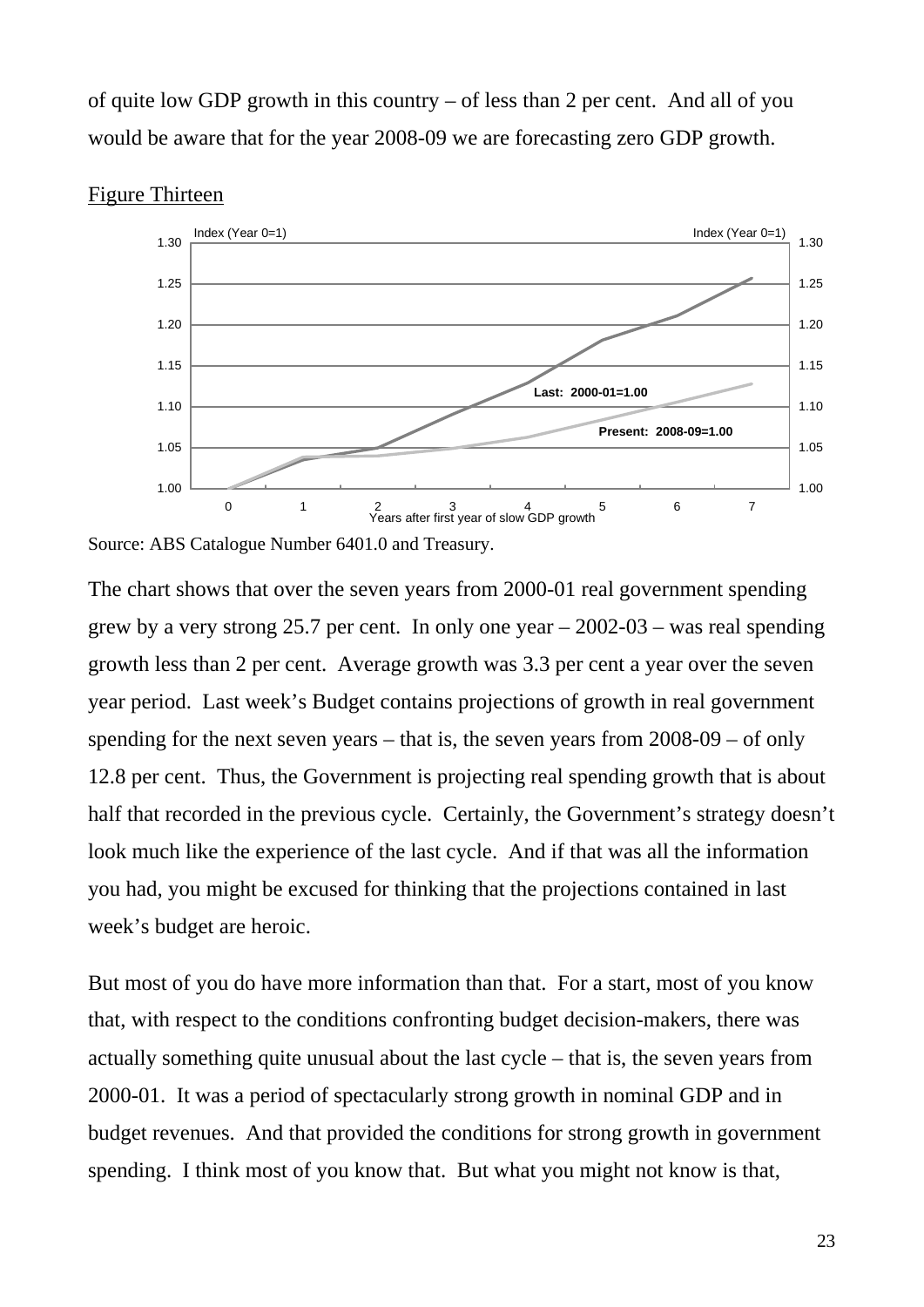putting aside the 1970s, there is no other growth cycle in the historical tables to the budget that shows such a rapid rate of growth in real government spending.

The growth cycles of the 1980s and 1990s provide a richer, and more instructive, basis for assessing the credibility of the present government's medium-term fiscal strategy.

Figure Fourteen introduces the seven year growth cycle from 1982-83 to 1989-90.



Figure Fourteen

The 1980s cycle is interesting for several reasons: First, it starts with very rapid real spending growth – 19.2 per cent in only two years; second, over the entire seven year period, real spending growth is only 15.5 per cent – not very different from what the present government is targeting; and third it contains several years in which real spending was actually falling. The first two years of the 1980s cycle were years of strong GDP growth: 4.7 per cent in 1983-84 and 5.3 per cent in 1984-85. The Government of the time was widely criticised for not doing enough in its first two budgets to restrain spending growth and pull the budget out of deficit. Obviously, it got the message. Even including those first two years of very rapid growth in government spending the average annual rate of growth over the entire seven year period was only 2.1 per cent.

Source: ABS Catalogue Number 6401.0 and Treasury.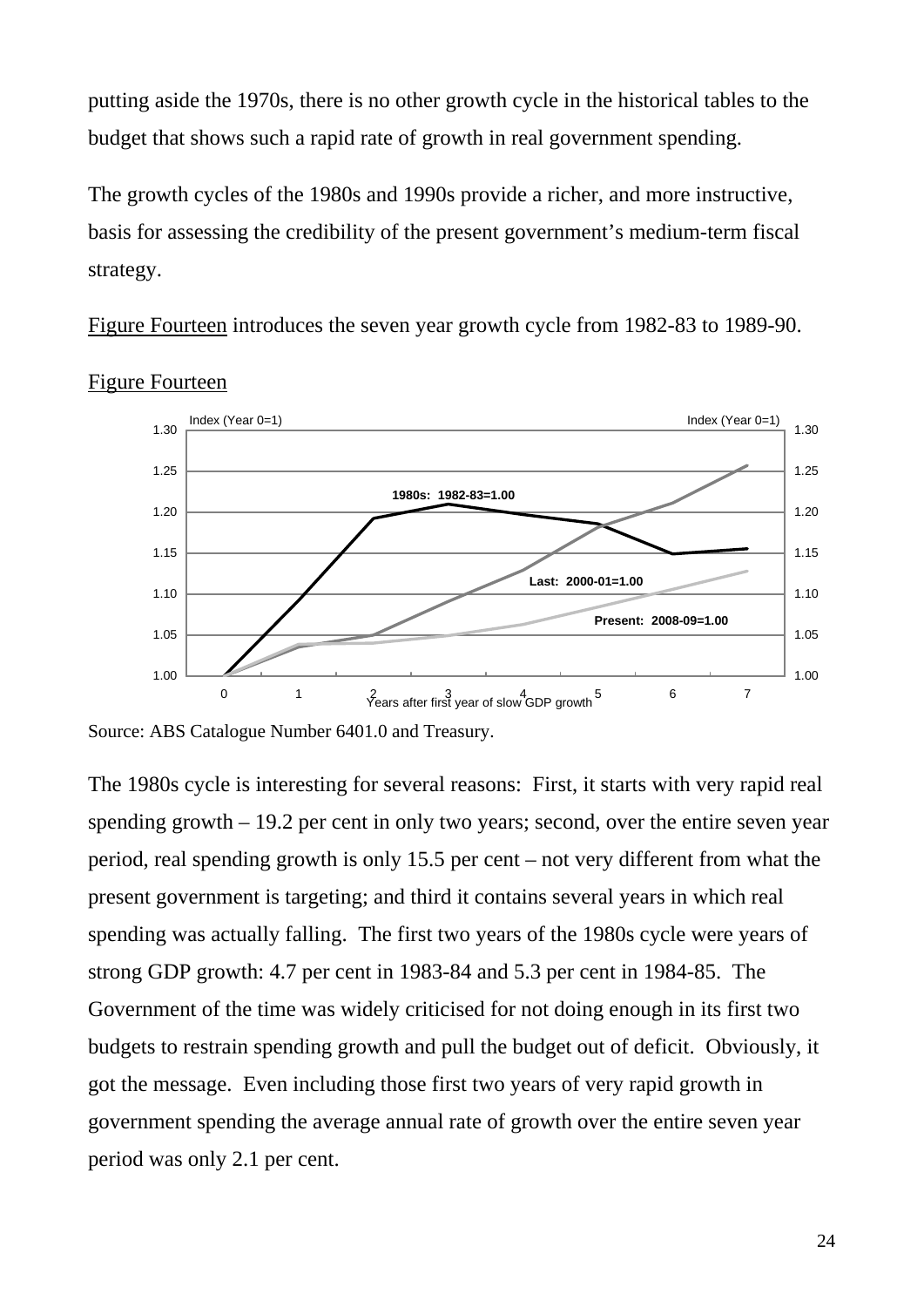# So what about the 1990s? This comparison is provided in Figure Fifteen.



### Figure Fifteen

Source: ABS Catalogue Number 6401.0 and Treasury.

The first thing to note is that over the entire period from 1990-91 to 1997-98, real spending growth was, again, less than that experienced over the last growth cycle: 22.3 per cent as against 25.7 per cent.

That's not the most interesting thing about the 1990s growth cycle, however. The second thing to note is that, like the 1980s, the first two years recorded strong growth; not 19.2 per cent certainly, but a still robust 11.7 per cent. But then, over the following five years, real growth averaged only 1.8 per cent a year.

The third thing to note from Figure Fifteen is that this comparison would look even better for the 1990s had the strong growth in spending in 1991-92 and 1992-93 been brought forward into the base year, 1990-91; that is, to the year in which the recession hit. Indeed, in looking at Figure Fifteen, it's not too difficult to see how such a bring forward of the 1990s fiscal stimulus might have produced a line much closer to what the present Government is targeting in its fiscal strategy.

If you are having trouble visualising it, let me offer some help. Last week's budget papers reveal real spending growth in 2008-09 and 2009-10 of 13.5 per cent and 3.9 per cent. By comparison, in 1990-91 when the recession of the early 1990s hit the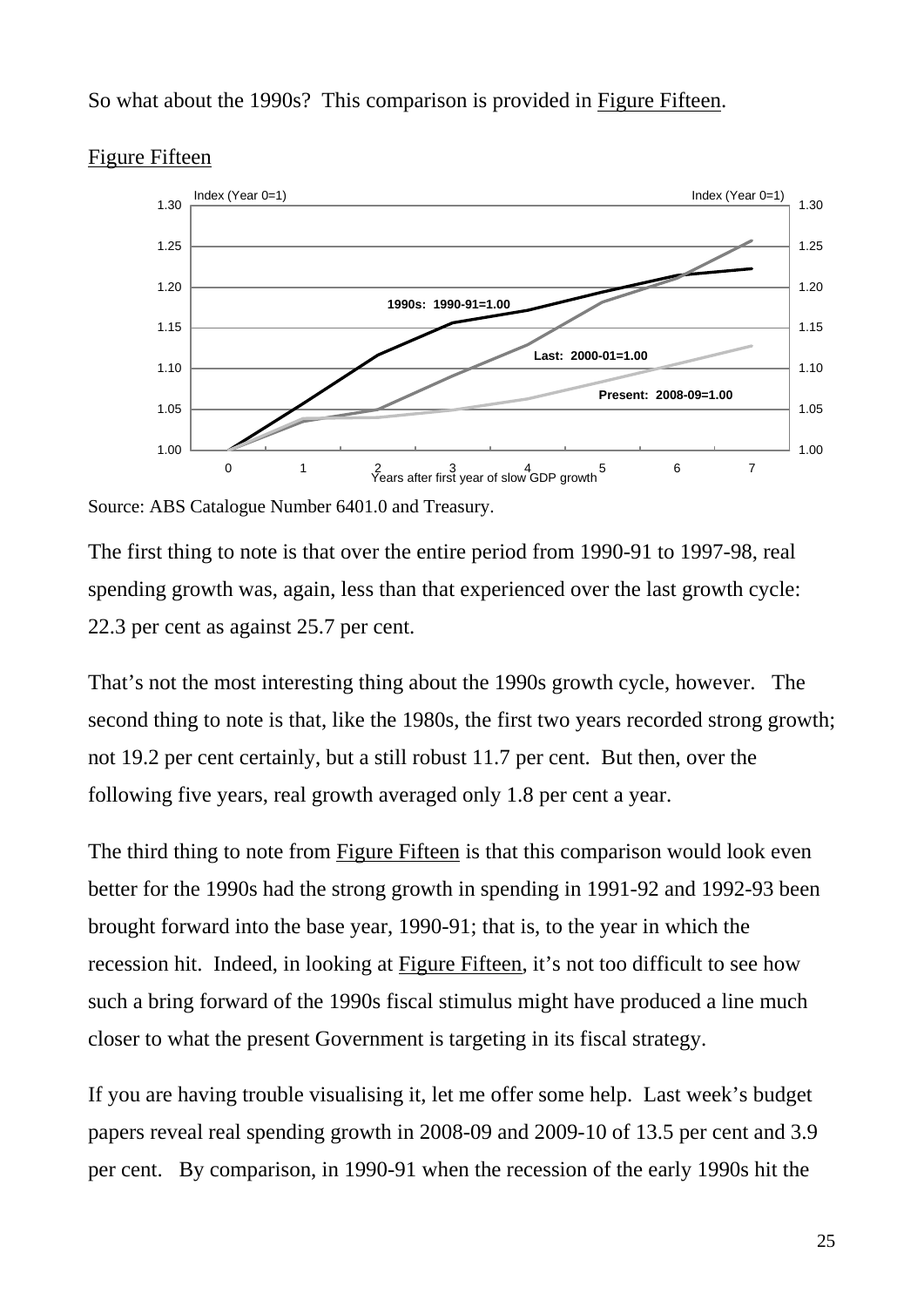Australian economy, real spending growth was only 3.1 per cent. And it was 5.7 per cent in 1991-92 when the economy was still in recession. Let's now conduct an experiment in which real spending growth is actually 13.5 per cent in 1990-91 and 3.9 per cent in 1991-92, but the level of spending in 1993-94 and all subsequent years is unchanged from history.<sup>[1](#page-25-0)</sup> Figure Sixteen shows the result. The near coincidence with current projections is remarkable. The largest gap is in the final year. It reflects the considerable spending restraint in the former government's first budget.

#### Figure Sixteen

 $\overline{a}$ 



Source: ABS Catalogue Number 6401.0 and Treasury.

In the second half of the 1980s, and again in the second half of the 1990s, Australian governments committed themselves to tackling large budget deficits. On both occasions, with the benefit of hindsight, spending could have been better profiled – with faster growth in the first year of macroeconomic weakness and correspondingly slower growth in subsequent years. But, in fiscal discipline terms, on both occasions, Australian governments were successful. And on both occasions, a strong contributor to that success was a commitment to restraining growth in real government spending.

<span id="page-25-0"></span><sup>1</sup> In this simulation, a constant real growth rate of 0.6 per cent has been imposed on spending in the years 1992- 93 and 1993-94 in order to arrive at the same level of spending in 1993-94. The impact on prices, and other macroeconomic variables, of the changed spending profile have been ignored.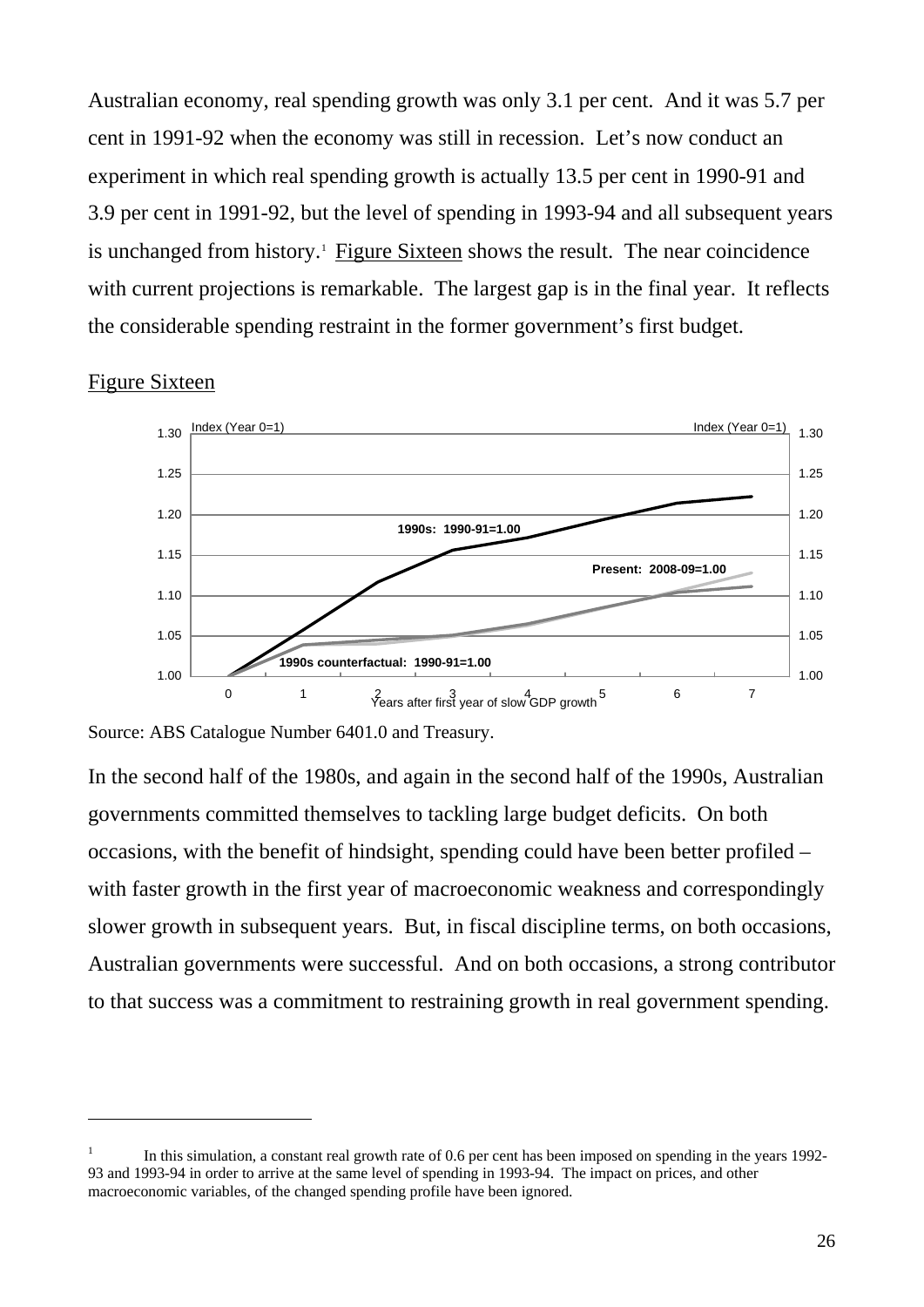As I said earlier, scepticism about restraint in government spending isn't a bad thing. But if you examine closely the history of the last quarter century you will find that in similar circumstances in the past – that is, circumstances in which the economy was emerging from recession with a sizeable budget deficit – Australian governments have managed to exercise the sort of discipline that the present Government has embraced.

#### **Closing remarks**

Perhaps it is too early to be declaring that we will come out of this period of global economic crisis in much better shape than most other developed countries. But I'm prepared to make that prediction.

It is, of course, a conditional prediction: conditional on policy makers continuing to address emerging challenges in a pre-emptive way — inevitably writing 'puzzling, back-to-front' narratives, to use Ross' term; conditional on governments being successful in making the case for future reforms rigorously, persuasively and tirelessly; and conditional on there being no reform fatigue – no resting on the achievements of earlier decades.

In difficult times like these, it is sensible to take stock of where we have got reforms right in the past. I'm referring to the float of the currency; the dismantling of the protective wall of tariffs and quantitative import restrictions; making labour markets more flexible; tax reform; developing a credible medium-term framework for fiscal policy; protecting an independent central bank pursuing an inflation target; competition policy; and building a strong system of banking, financial sector and broader corporate regulation.

The challenges of this decade are manifold. The Government has targeted global warming, the consequences of an ageing population, a realignment of national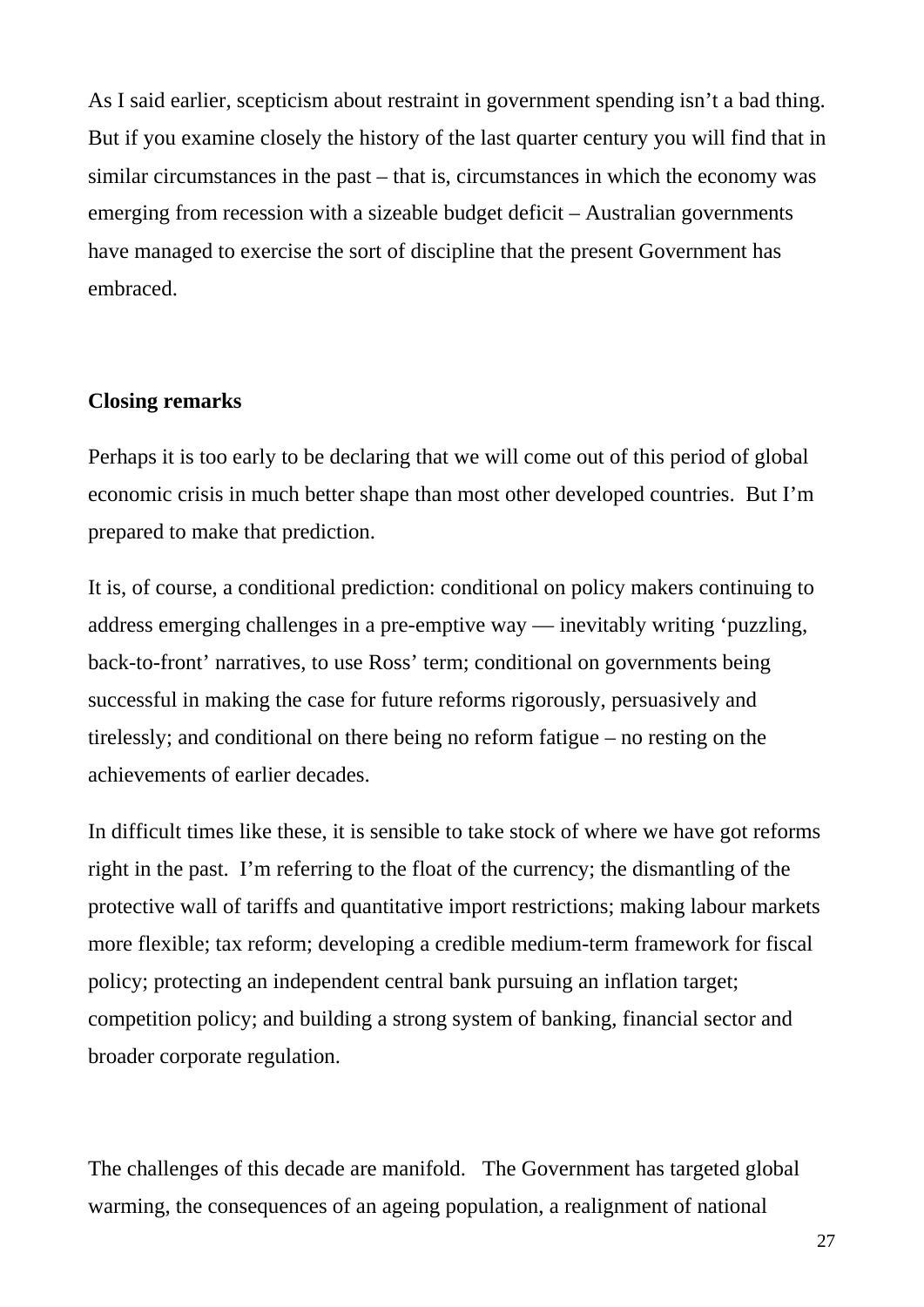security priorities, the changing face of social dislocation, and the growing complexity and volatility of financial markets.

Addressing these challenges will require a considerable overhaul of the frameworks that govern investment, taxation, regulation, income support, health and education. The forward agenda is vast.

But first, we have to cover some very difficult terrain immediately in front of us.

The last couple of years have been an extraordinary period in modern economic history. Economic shocks have rolled in one after the other. Governments and commentators have scrambled to understand them and explain their consequences.

For Australia, the commodity price shock that started in 2003, and the surge in demand for Australia's resources fuelled strong rises in national income and domestic demand, causing inflation to head up sharply. Then a plunge in asset values and credit supply in the aftermath of the US sub-prime disaster sent confidence plummeting globally and saw risk premia shoot to levels that we would not have thought possible. The feedback loop into the global real economy has now closed, with investment and consumption tumbling from very high levels.

Globally, and in Australia, the policy response has been bold. Financial institutions have been rescued; gaps in credit markets have been closed, and governments have stepped in to fill the spending void opened by a retreating private sector.

Mistakes have been made. But the tentative signs of stabilisation in the financial sector globally, and the slowing in the rate of deterioration in the global real economy indicate that policy action has generally been sound.

Opportunities have also opened up. Public investments that were not viable a year ago now represent value for money, and a reprioritisation of government spending is underway.